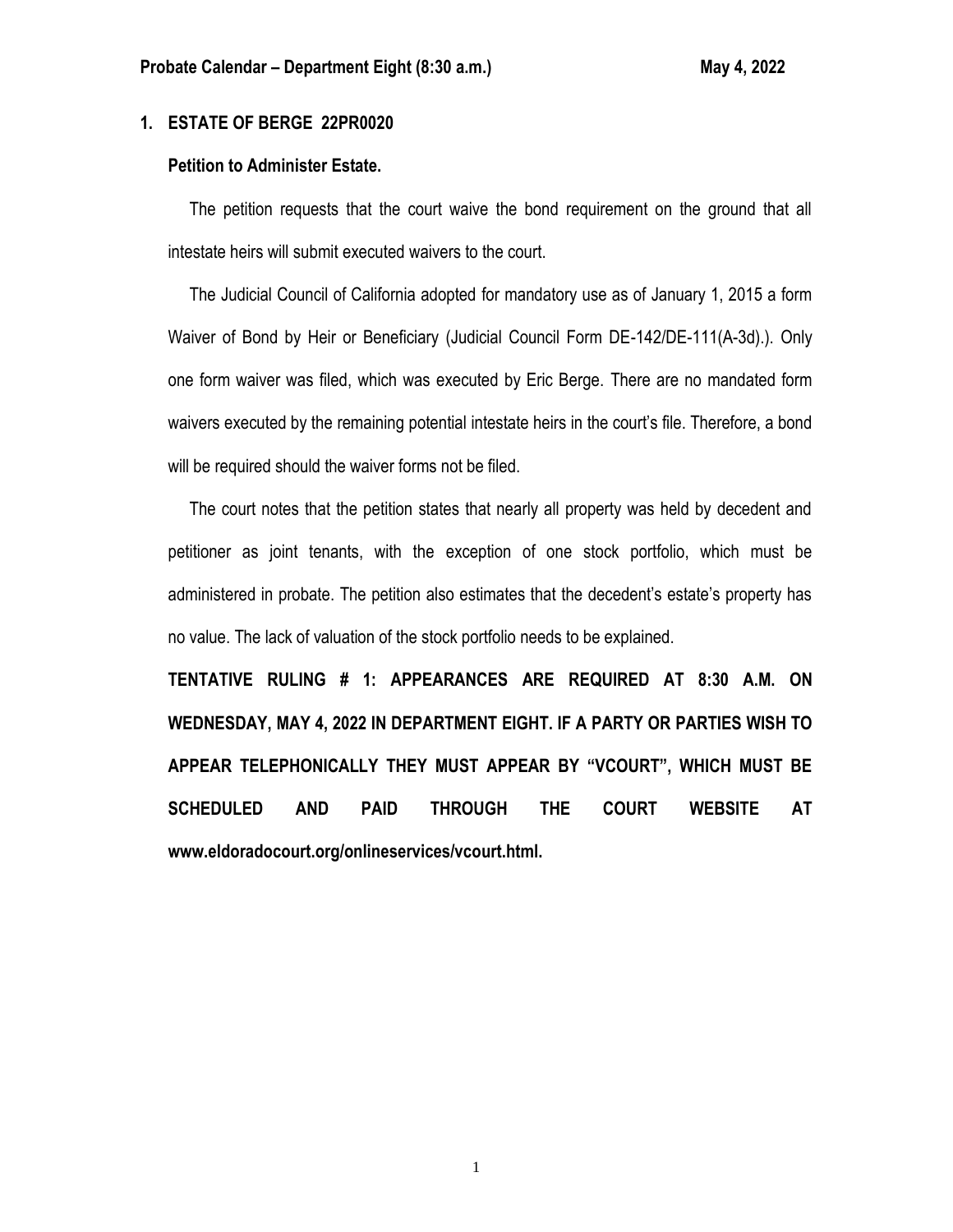**2. ESTATE OF CHINITZ 22PR0062**

**Petition to Administer Estate.**

**TENTATIVE RULING # 2: THE PETITION IS GRANTED. THE COURT SETS A REVIEW HEARING RE: INVENTORY AND APPRAISAL AT 8:30 A.M. ON WEDNESDAY, SEPTEMBER 7, 2022 IN DEPARTMENT EIGHT. (PROBATE CODE, § 8800 (b).) THE COURT FURTHER SETS A REVIEW HEARING RE: STATUS OF ADMINISTRATION AT 8:30 A.M. ON WEDNESDAY, MAY 3, 2023 IN DEPARTMENT EIGHT. (PROBATE CODE, § 12200.)**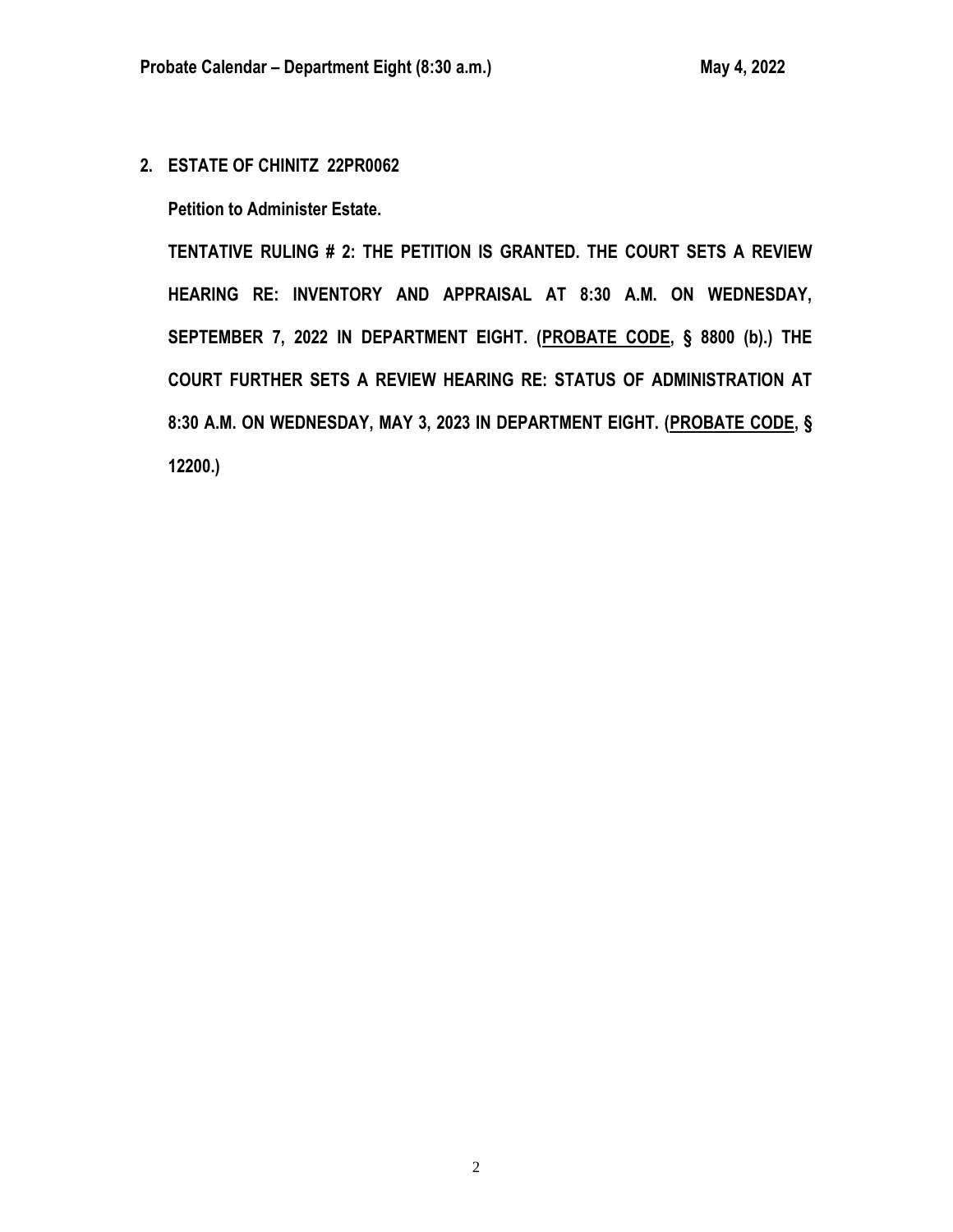# **3. ESTATE OF BOE PP-20170135**

### **Review Hearing Re: Status of Administration.**

 Letters of Administration were issued on October 23, 2017. Partial Inventory and Appraisal, Number 1, was filed on March 6, 2018. There is no Final Inventory and Appraisal in the court's file.

 In addition, the partial inventory and appraisal included real property, the personal representative failed to provide a property tax certificate, and failed to complete paragraph 5 of the partial inventory and appraisal.

 Sasha Narayan, Kaiya Narayan, and Beverly Narayan filed objections to the Partial Inventory and Appraisal on April 13, 2018. They objected to the inclusion of the two parcels of real property in Siskiyou County and a red label violin as the real property purportedly belongs to the former spouse either entirely or partially and the violin belongs to one of the former stepchildren. They also object to item number 59, miscellaneous household furniture and furnishings, on the grounds that the item is not fully described and they are aware of certain household furniture and furnishings that belong to them and should not be held as estate assets.

 On July 5, 2019 the court entered its order approving the petition for order finding that DNA tests confirm that Zelyndah Boe and Victoria Ericsson-Boe are decedent's biological children and that Sasha Narayan and Kaiya Narayan are not heirs of the decedent pursuant to the parties' settlement agreement. The court expressly found in the order that Sasha Narayan and Kaiya Narayan were not heirs of the estate and the only heirs are Zelyndah Boe and Victoria Ericsson-Boe. (July 5, 2019 Order Approving Petition, page 3, paragraphs 3 and 4.)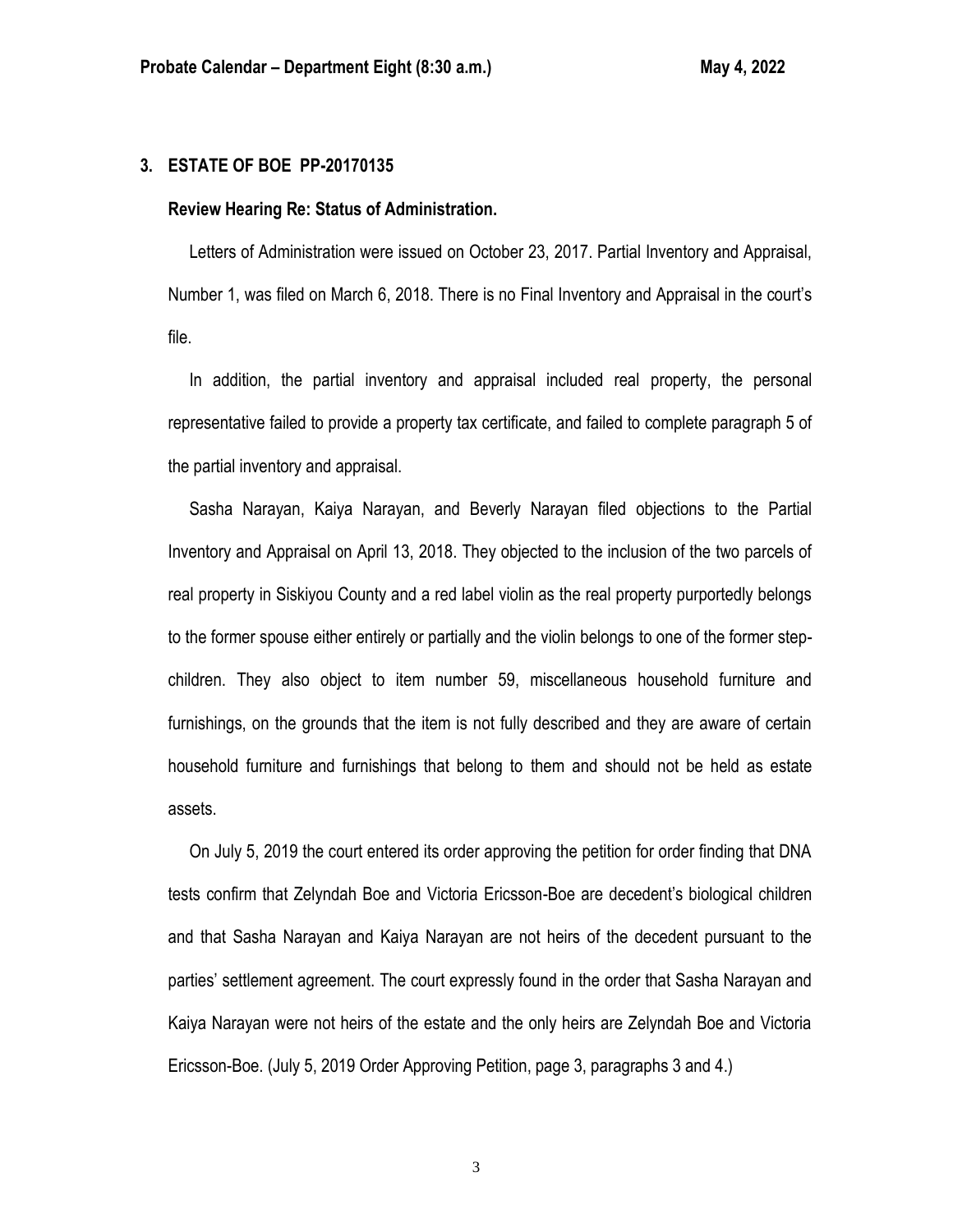On July 19, 2019 the court entered an order approving the parties' settlement agreement related to the administrator's petition to establish a claim to ownership of certain property and the petition for entitlement to estate distribution. The settlement agreement expressed the parties intent to resolve all issues pending between them (Settlement Agreement, page 2.), they agreed to fully and completely release the other parties for the matters set forth in the petitions, responses and objections (Settlement Agreement, page 5, paragraph 11.), and expressly agreed to dismiss their pending petitions and objections (Settlement Agreement, page 4, paragraph 8.). The settlement agreement appears to expressly resolve Sasha Narayan's, Kaiya Narayan's, and Beverly Narayan's pending objections to the Partial Inventory and Appraisal that were filed on April 13, 2018.

 At the hearing on January 20, 2021 the court was advised that the personal representative was awaiting the sale of land in Siskiyou County. At the hearing on July 18, 2021 the court continued the hearing to January 26, 2022. The hearing was then continued to May 4, 2022.

 There is no Final Account and Request for Order of Final Distribution in the court's file. **TENTATIVE RULING # 3: APPEARANCES ARE REQUIRED AT 8:30 A.M. ON WEDNESDAY, MAY 4, 2022 IN DEPARTMENT EIGHT. IF A PARTY OR PARTIES WISH TO APPEAR TELEPHONICALLY THEY MUST APPEAR BY "VCOURT", WHICH MUST BE SCHEDULED AND PAID THROUGH THE COURT WEBSITE AT www.eldoradocourt.org/onlineservices/vcourt.html.**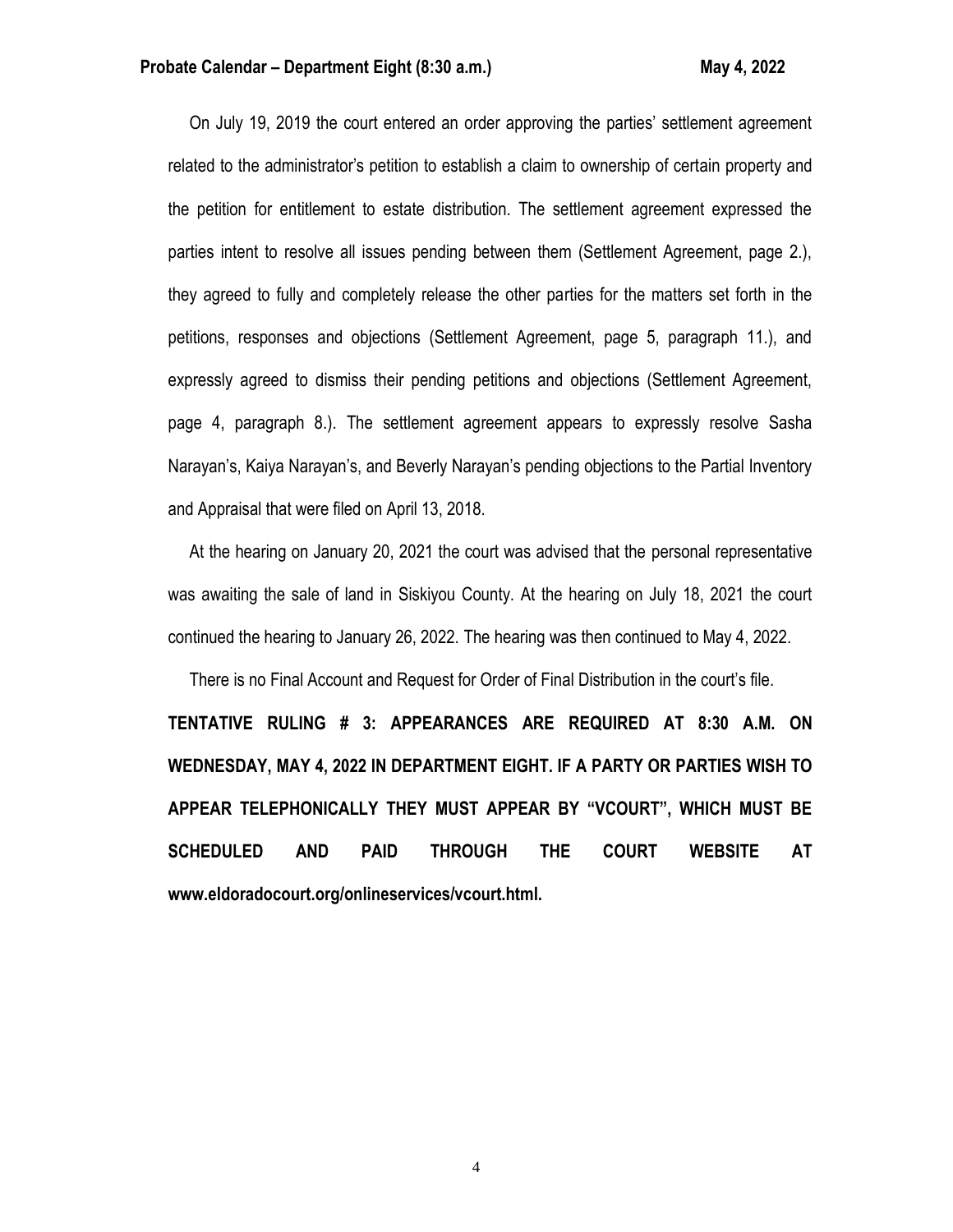# **4. ESTATE OF BEHRENDT PP-20200209**

# **Review Hearing Re: Inventory and Appraisal.**

 On July 7, 2021 the court granted the petition and admitted the lost will to probate. Bond was set in the amount of \$97,000, which was posted on June 15, 2021. There is no order for probate and no Letters Testamentary in the courts file. This needs to be corrected. There is no Final Inventory and Appraisal in the court's file.

**TENTATIVE RULING # 4: APPEARANCES ARE REQUIRED AT 8:30 A.M. ON WEDNESDAY, MAY 4, 2022 IN DEPARTMENT EIGHT. IF A PARTY OR PARTIES WISH TO APPEAR TELEPHONICALLY THEY MUST APPEAR BY "VCOURT", WHICH MUST BE SCHEDULED AND PAID THROUGH THE COURT WEBSITE AT www.eldoradocourt.org/onlineservices/vcourt.html.**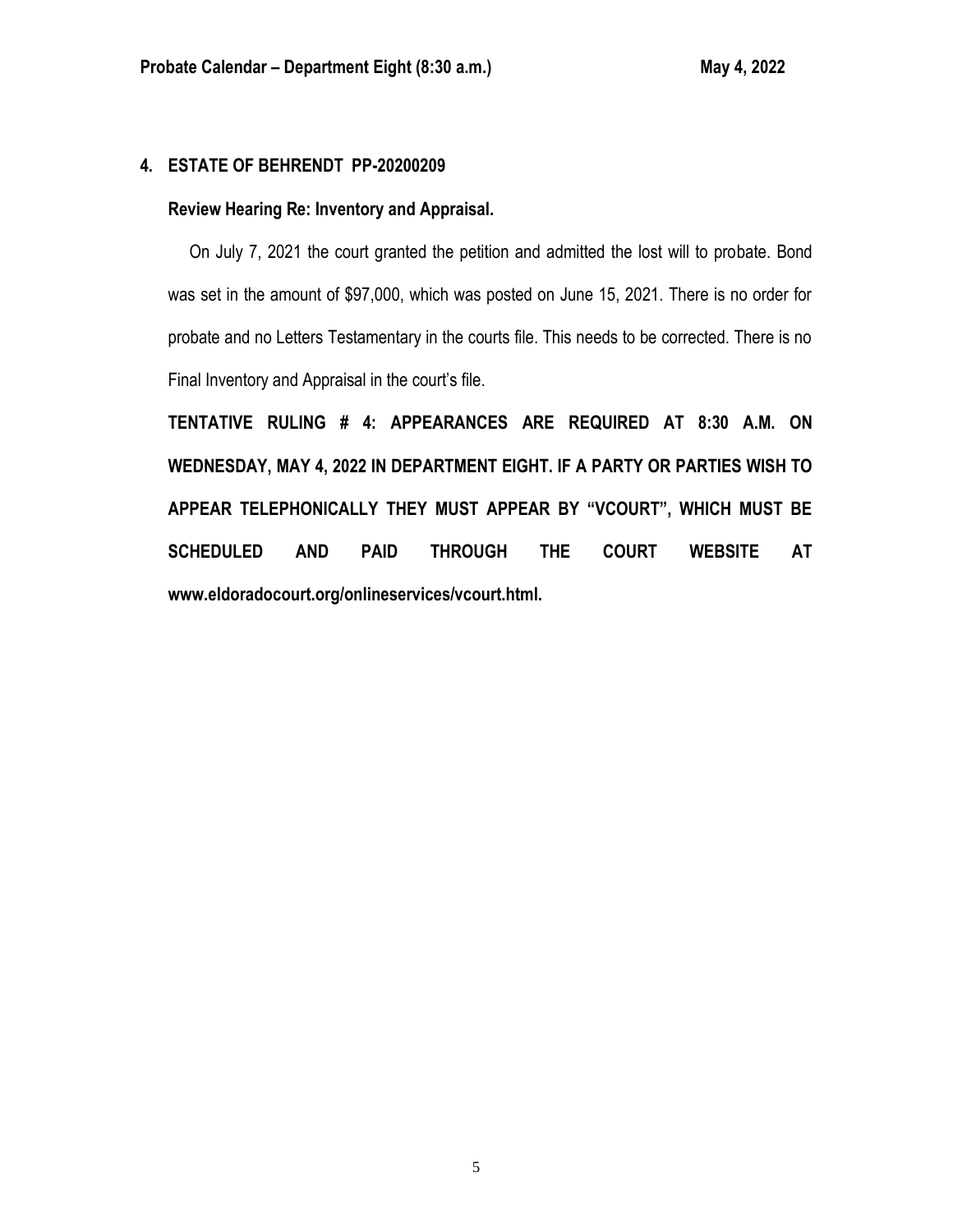## **5. ESTATE OF O'SULLIVAN PP-20200146**

## **Review Hearing Re: Status of Administration.**

 The order of final distribution was entered on February 4, 2022. There is no receipt of distribution executed by the co-trustees of the Dolores O'Sullivan Revocable Trust in the court's file and no ex parte Petition for Final Discharge (Judicial Council Form DE-295.) in the court's file.

**TENTATIVE RULING # 5: APPEARANCES ARE REQUIRED AT 8:30 A.M. ON WEDNESDAY, MAY 4, 2022 IN DEPARTMENT EIGHT. IF A PARTY OR PARTIES WISH TO APPEAR TELEPHONICALLY THEY MUST APPEAR BY "VCOURT", WHICH MUST BE SCHEDULED AND PAID THROUGH THE COURT WEBSITE AT www.eldoradocourt.org/onlineservices/vcourt.html.**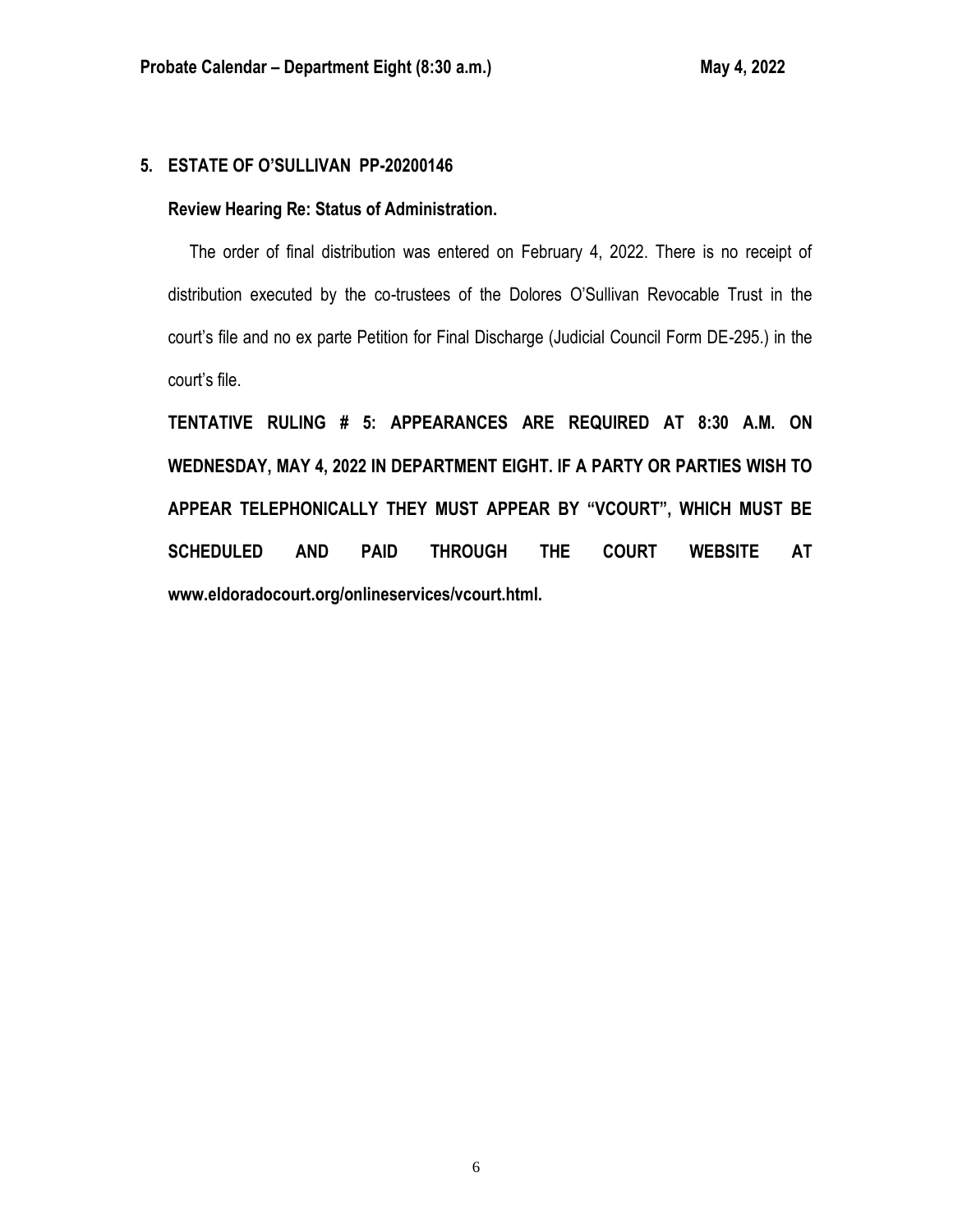## **6. ESTATE OF GIAMBASTIANI PP-20210172**

### **1 st and Final Report on Waiver of Account and Petition for Final Distribution.**

 The decedent died testate and his pour-over will was admitted to probate October 27, 2021. It appears the will beneficiaries are the Enzo and Lara Giambastiani 1992 Revocable Living Trust and John Giambastiani. The intestate heirs have each executed a waiver of the accounting requirement. As a beneficiary of the pour-over will, the current trustee of the Enzo and Lara Giambastiani 1992 Revocable Living Trust must also execute a waiver of the accounting requirement and that waiver must be submitted to the court. Either an account must be presented or the trustee must waive the account.

 The disclaimers executed by intestate heirs Lara Giambastiani and Ray Giambastiani attached to the petition as Exhibits 5 and 6 have no legal effect whatsoever concerning distribution of the estate according to the provisions of the pour-over will.

 The petition requests that all assets in the probate estate consisting of 50% of the proceeds of the sale of real property held in the name of decedent and John Giambastiani as tenants in common be distributed 100% to John Giambastiani, because the pour-over will affirms in the third paragraph of that will that there is a joint tenancy the testator had with his son John and he affirmed that joint tenancy. The petition admits in paragraph 34 that the property was mistakenly titled as tenants in common.

 "The intention of the transferor as expressed in the instrument controls the legal effect of the dispositions made in the instrument." (Probate Code, § 21102(a).) "[T]he intention of the testator as expressed in the testamentary instrument is always the polestar in the interpretation of a will. (§ 21102, former § 6140.) " (Estate of Hermon (1995) 39 Cal.App.4th 1525, 1531.)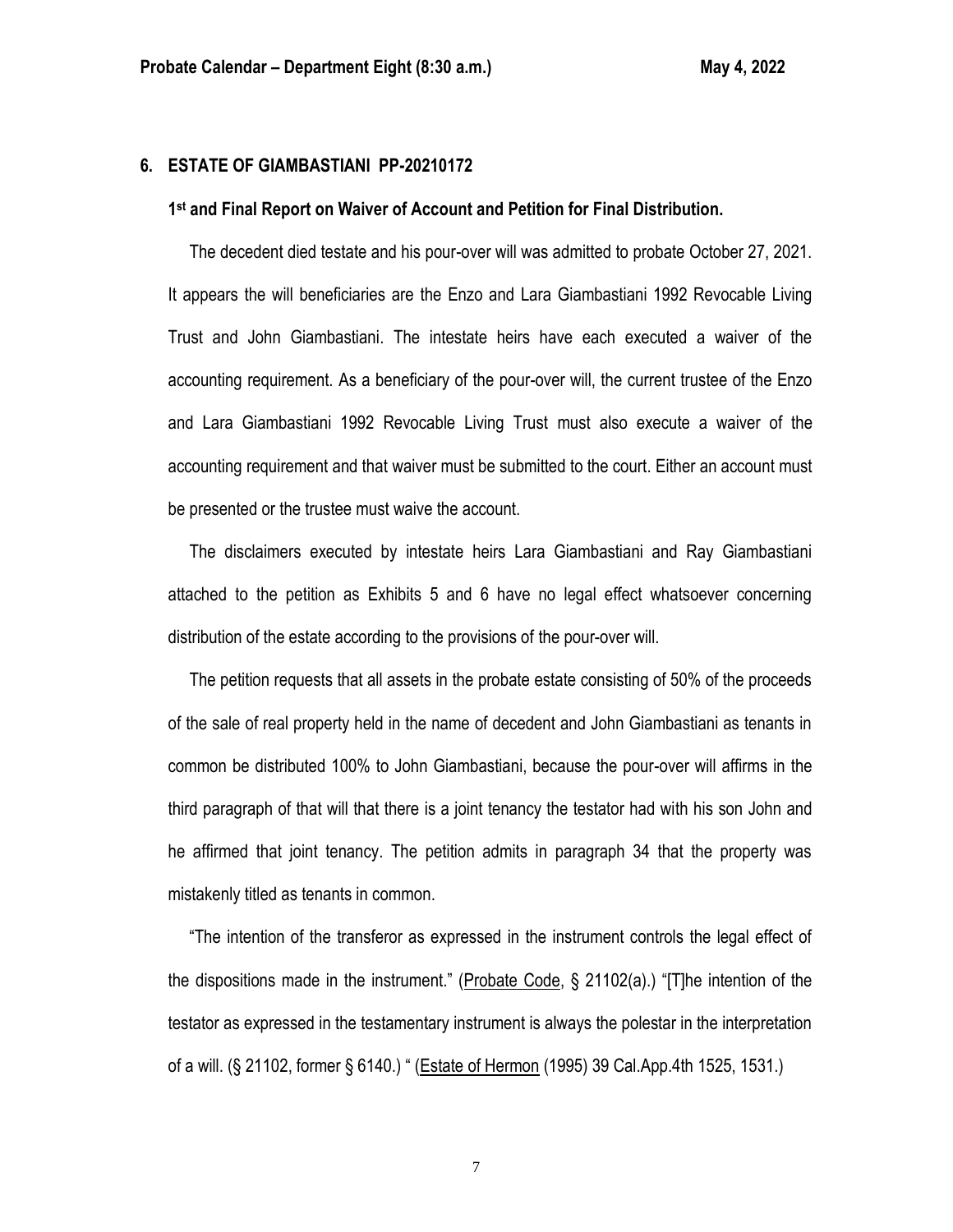### **Probate Calendar – Department Eight (8:30 a.m.) May 4, 2022**

"The basic obligation of the trial court here was, insofar as possible under the circumstances, to ascertain the intent of the decedent at the time she executed the will. (*Estate of Mohr*, 7 Cal.App.3d 641, 86 Cal.Rptr. 731.) In so doing, however, the trial court was confined to discerning that intent in terms of the words actually used by the decedent. (*Estate of Flint*, 25 Cal.App.3d 945, 102 Cal.Rptr. 345; *Estate of Brunet*, 34 Cal.2d 105, 207 P.2d 567.) ¶ Even though it may appear that a testator meant to accomplish a certain objective with his or her gift, unless he or she used words from which that intent can reasonably be inferred, the court is powerless, in effect, to write a new will, posthumously, in order to achieve that objective. (*Estate of Flint*, supra; *Estate of Brunet*, supra; *Estate of Herreshoff*, 144 Cal.App.2d 597, 301 P.2d 457.) ¶ On the other hand, a will should be interpreted in accordance with the clear intent of the testator even though that interpretation differs from the technical meaning of the words used. (*Estate of Akeley*, 35 Cal.2d 26, 215 P.2d 921.)" (Estate of Cleaver (1981) 126 Cal.App.3d 341, 345-346.)

 The estate must be distributed according to the provisions of the pour-over will. The pour over will expresses a clear intent that decedent's 50% ownership of the subject real property was to pass directly to John Giambastiani and not the Trust.

 The notice of hearing served on the intestate heirs states that the hearing is to be held on May 5, 2022, not May 4, 2022. Therefore, the notice is defective. The current trustee of that Trust is not identified, therefore, the court can not ascertain whether the notice and petition were served on the sole will beneficiary. Notice and a copy of the petition must be served on the trustee.

 In any event, absent waiver of the error by all interested persons, including the trustee of the Enzo and Lara Giambastiani 1992 Revocable Living Trust, the court can not hold a hearing on the merits of the Final Report and petition on March 4, 2022 as it would violate the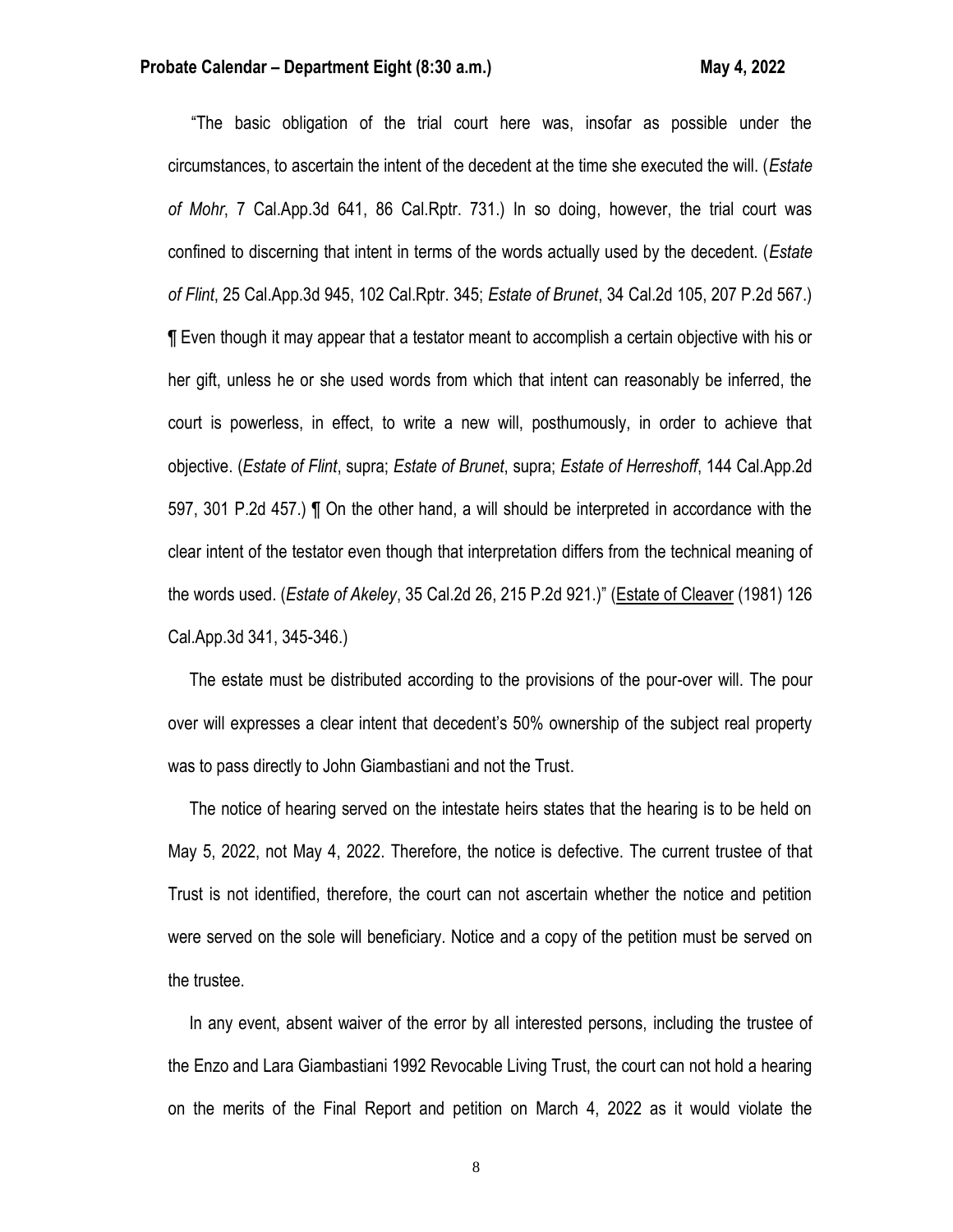interested persons' fundamental right to due process. Should the waiver of error not be submitted and trustee waiver of account not be submitted, the matter must be continued.

 Appearances are required in order to provide the interested parties an opportunity to waive the notice deficiencies and to allow the trustee of the Trust to submit a waiver of account.

**TENTATIVE RULING # 6: APPEARANCES ARE REQUIRED AT 8:30 A.M. ON WEDNESDAY, MAY 4, 2022 IN DEPARTMENT EIGHT. IF A PARTY OR PARTIES WISH TO APPEAR TELEPHONICALLY THEY MUST APPEAR BY "VCOURT", WHICH MUST BE SCHEDULED AND PAID THROUGH THE COURT WEBSITE AT www.eldoradocourt.org/onlineservices/vcourt.html.**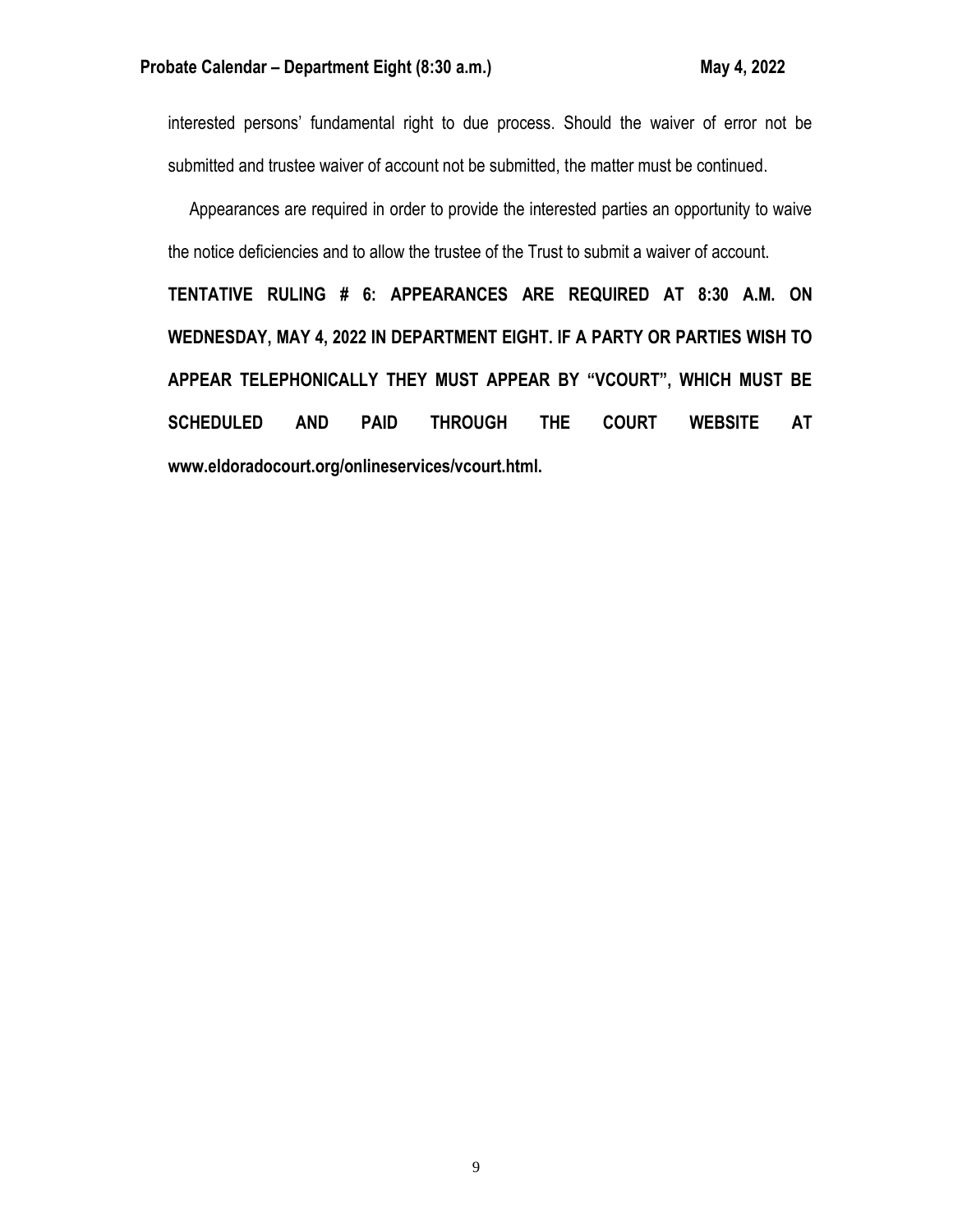## **7. ESTATE OF FORNI PP-20200097**

**(1) Petition for Final Distribution.**

### **(2) Review Hearing Re: Status of Administration.**

 The petition does not state that the personal representative served the mandated notice of administration of the estate on the California Franchise Tax Board.

 "(c)(1) Not later than 90 days after the date letters are first issued to a general personal representative, the general personal representative or estate attorney shall give the Franchise Tax Board notice of the administration of the estate. The notice shall be given as provided in Section 1215. ¶ (2) The provisions of this subdivision shall apply to estates for which letters are first issued on or after July 1, 2008." (Probate Code, § 9202(c).)

 The personal representative's counsel previously reported to the court on August 13, 2021 that he sent the standard request to the State Franchise Tax Board for a release knowing the decedent's taxes were paid, however, he had not received the release. The hearing was continued several times to allow sufficient time to receive the Franchise Tax Board's response. The personal representative did not appear at the October 6, 2021, January 12, 2022, and March 2, 2022 hearings and the matters were continued to May 4, 2022.

 There was no release from the State Franchise Tax Board in the court's file at the time this ruling was prepared.

The court can not approve final distribution until this issue is resolved.

**TENTATIVE RULING # 7: APPEARANCES ARE REQUIRED AT 8:30 A.M. ON WEDNESDAY, MAY 4, 2022 IN DEPARTMENT EIGHT. IF A PARTY OR PARTIES WISH TO APPEAR TELEPHONICALLY THEY MUST APPEAR BY "VCOURT", WHICH MUST BE**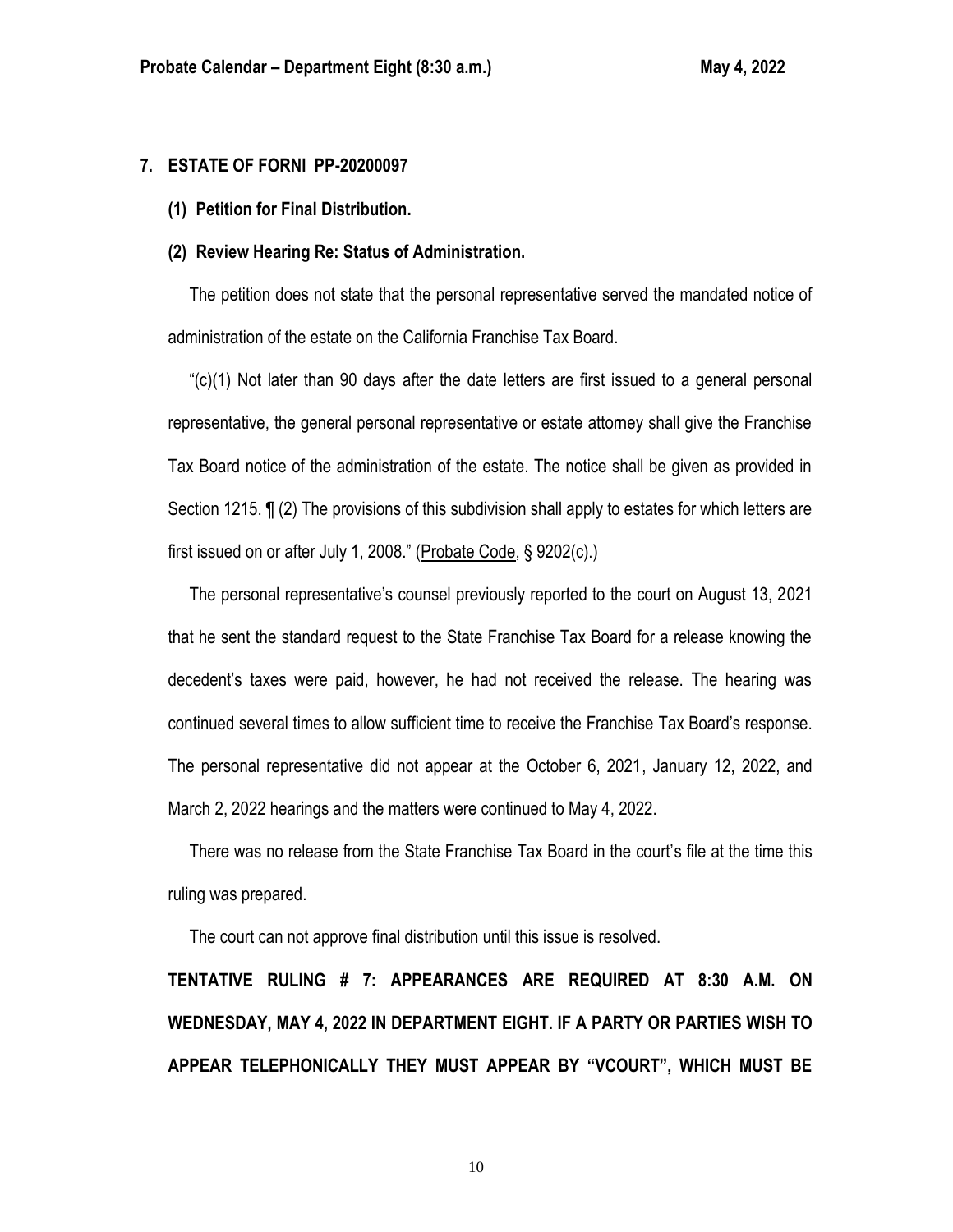| Probate Calendar – Department Eight (8:30 a.m.) | May 4, 2022 |
|-------------------------------------------------|-------------|
|                                                 |             |

**SCHEDULED AND PAID THROUGH THE COURT WEBSITE AT** 

**www.eldoradocourt.org/onlineservices/vcourt.html.**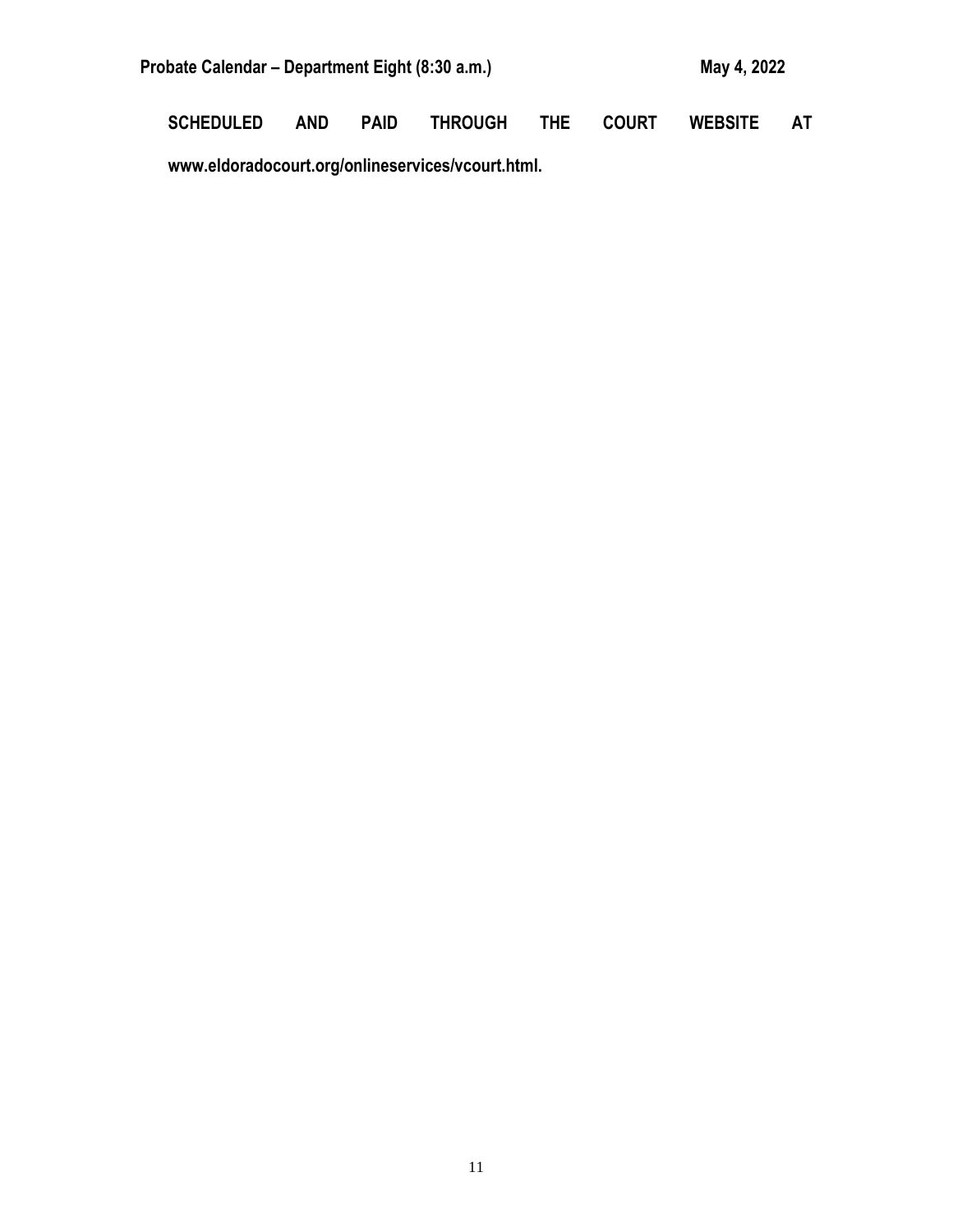### **8. ESTATE OF TAYLOR 22PR0081**

### **Petition to Administer Estate.**

 The proof of service declares that intestate heir Kieran Taylor was served notice of the hearing and a copy of the petition by mail to a street address in Placerville while the verified petition states that street address is in Gold River. This needs to be explained.

 Petitioner filed an Inventory and Appraisal on March 23, 2022 listing the sole asset as an Ameritrade Account in decedent's name holding various stocks with a reported net value of \$182,428.26 as of December 31, 2021. The Inventory and Appraisal is fatally defective. It does not state whether it is a partial or final inventory and appraisal and the petitioner has improperly appraised Attachment 2 property consisting of stocks held in an Ameritrade Account. Therefore, a Final Inventory and Appraisal will need to be filed should the petition be granted and letters of administration issued.

 Except as otherwise provided by statute the probate referee shall appraise all property other than that appraised by the personal representative. (Probate Code, § 8902(b).)

 "The personal representative shall appraise the following property, excluding items whose fair market value is, in the opinion of the personal representative, an amount different from the face value of the property: ¶ (a) Money and other cash items. As used in this subdivision, a "cash item" is a check, draft, money order, or similar instrument issued on or before the date of the decedent's death that can be immediately converted to cash. ¶ (b) The following checks issued after the date of the decedent's death: ¶ (1) Checks for wages earned before death. ¶ (2) Refund checks, including tax and utility refunds, and Medicare, medical insurance, and other health care reimbursements and payments. ¶ (c) Accounts (as defined in Section 21) in financial institutions. ¶ (d) Cash deposits and money market mutual funds, as defined in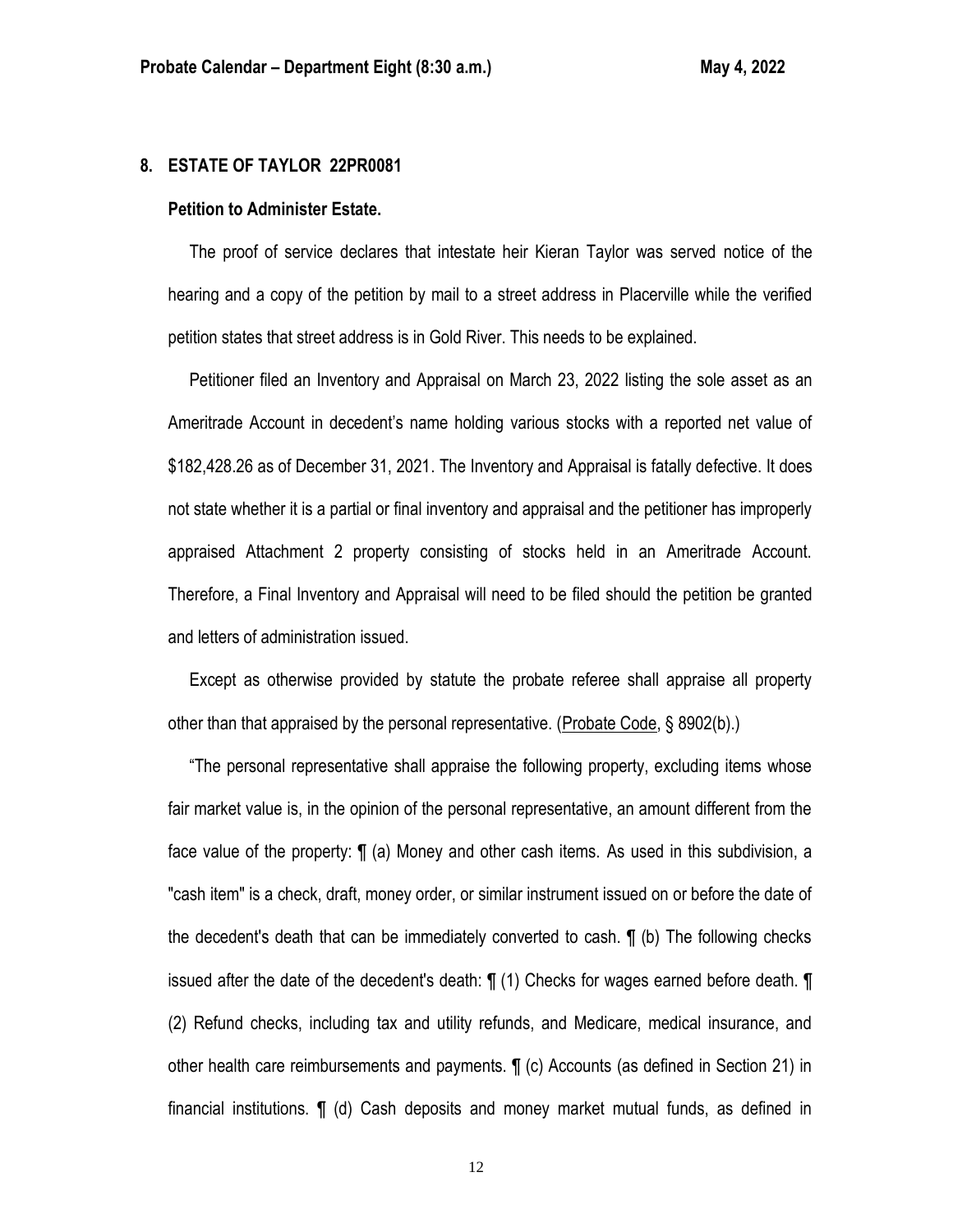subdivision (b) of Section 9730, whether in a financial institution or otherwise, including a brokerage cash account. All other mutual funds, stocks, bonds, and other securities shall be appraised pursuant to Sections 8902 to 8909, inclusive. ¶ (e) Proceeds of life and accident insurance policies and retirement plans and annuities payable on death in lump sum amounts." (Emphasis added.) (Probate Code, § 8901.)

 The petition requests that the bond requirement be waived, because all heirs will submit executed waivers of the bond requirement.

 The bond requirement may be waived where all beneficiaries waive in writing the requirement of a bond and the written waivers are attached to the petition. (Probate Code, § 8481(a).) The Judicial Council of California adopted for mandatory use as of January 1, 2015 a form Waiver of Bond by Heir or Beneficiary (Judicial Council Form DE-142/DE-111(A-3d).).

 There are no Judicial Council form waivers in the court's file that are executed by the intestate heirs, therefore, should the petition be granted, the court would be inclined to set bond in the amount of \$184,000.

**TENTATIVE RULING # 8: APPEARANCES ARE REQUIRED AT 8:30 A.M. ON WEDNESDAY, MAY 4, 2022 IN DEPARTMENT EIGHT. IF A PARTY OR PARTIES WISH TO APPEAR TELEPHONICALLY THEY MUST APPEAR BY "VCOURT", WHICH MUST BE SCHEDULED AND PAID THROUGH THE COURT WEBSITE AT www.eldoradocourt.org/onlineservices/vcourt.html.**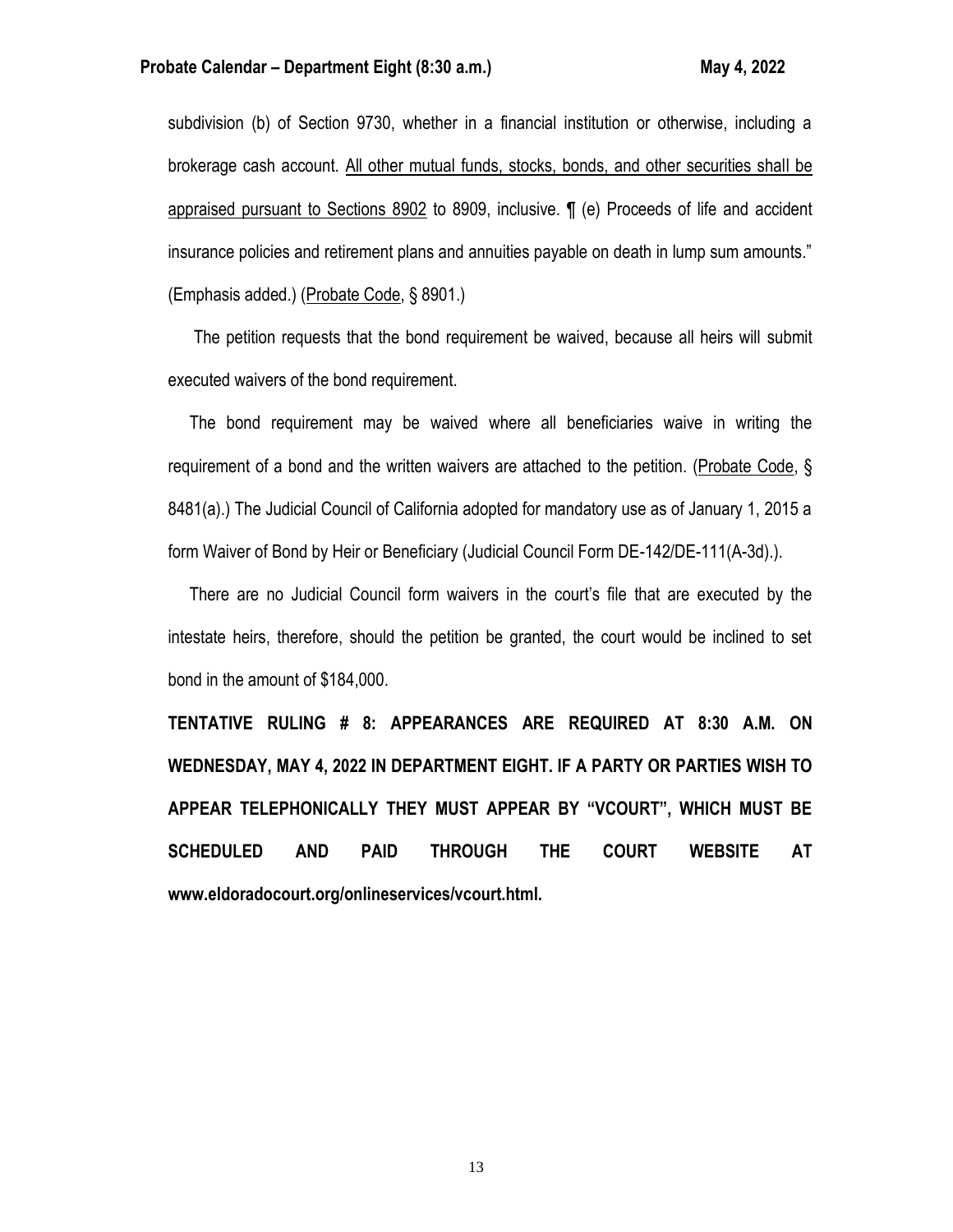# **9. ESTATE OF GORDON PP-20200222**

# **Review Hearing Re: Status of Administration.**

 Letters of Administration were issued on February 10, 2021. The Final Inventory and Appraisal was filed on November 23, 2021. There is no Final Account and Request for Order of Final Distribution in the court's file.

**TENTATIVE RULING # 9: APPEARANCES ARE REQUIRED AT 8:30 A.M. ON WEDNESDAY, MAY 4, 2022 IN DEPARTMENT EIGHT. IF A PARTY OR PARTIES WISH TO APPEAR TELEPHONICALLY THEY MUST APPEAR BY "VCOURT", WHICH MUST BE SCHEDULED AND PAID THROUGH THE COURT WEBSITE AT www.eldoradocourt.org/onlineservices/vcourt.html.**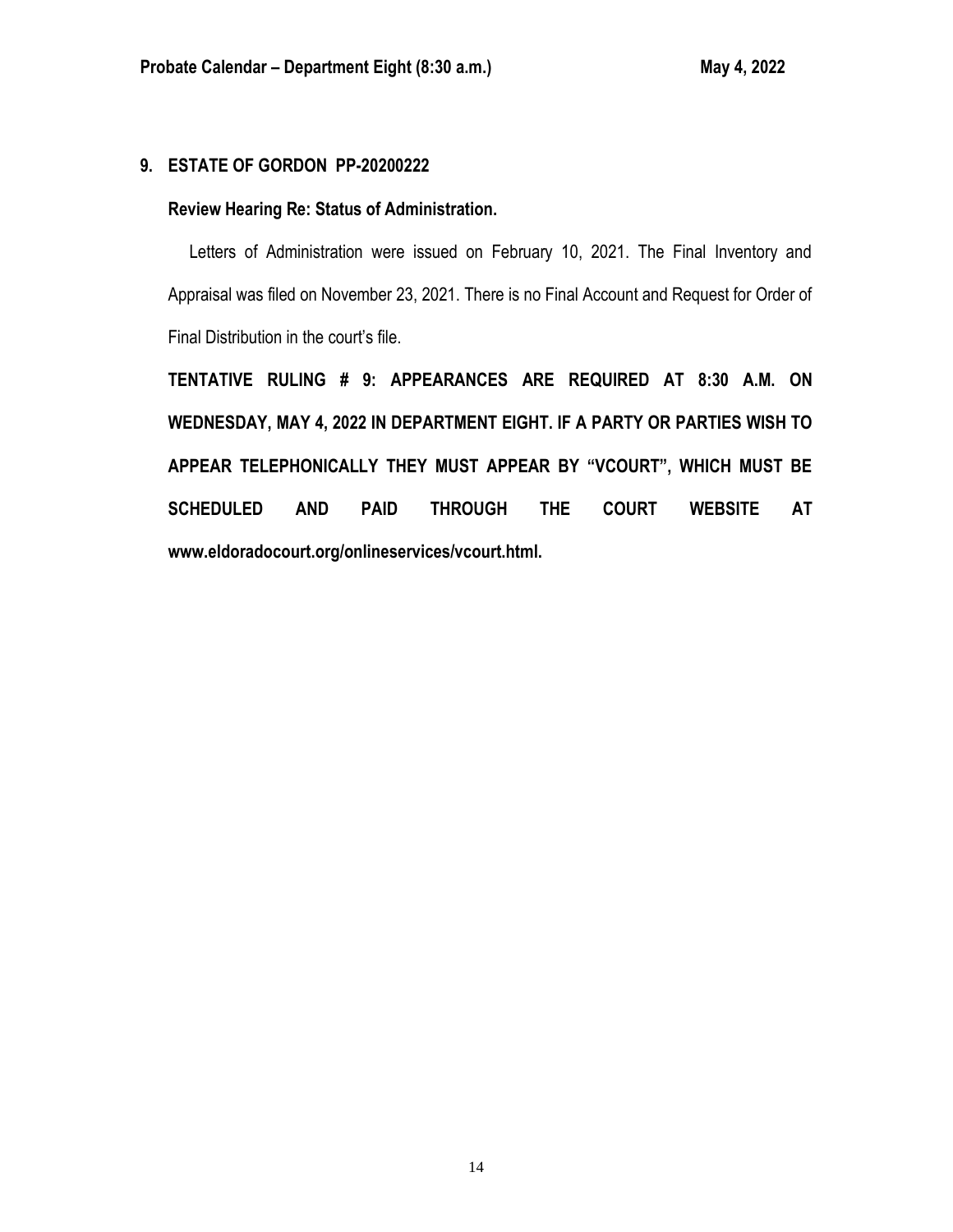# **10. MATTER OF THE GARY LEE FULLERTON TRUST 22PR0069**

#### **Petition to Reclaim Property of the Decedent.**

 The trustee of the Gary Lee Fullerton Trust petitions to reclaim various items of personal property of decedent settlor Gary Lee Fullerton that was allegedly wrongfully removed from a residence held by the Herbert J. Fullerton Trust that decedent settlor Gary Lee Fullerton resided in according to the terms of the Herbert J. Fullerton Trust until he contracted brain cancer, was hospitalized and was forced to live in a skilled nursing facility due to heath reasons with the hope he could return to the residence. The verified petition alleges on October 16, 2020, Cathy Keeler, trustee of the Gary Lee Fullerton Trust, went to the residence and discovered that the gate lock had been cut, the alarm wiring cut, and discovered that Georgina Miller, the trustee of the Herbert J. Fullerton Trust, her sister, and her brother-in-law had entered the house through a window and changed the locks to the house; Cathy Keeler and Bert Keeler were threatened with trespass if they came on the property again; all of Gary Fullerton's personal property was removed from the residence, including his gunsmithing business property; Cathy Keeler reported the theft of his personal property and gunsmithing business property to the Sheriff's Department and the theft of gun shop property to the ATF and California DOJ; when Georgina Miller and her family found out about these reports, some of the items from the gunsmithing business were returned; Cathy Keeler was allowed on the premises to retrieve these few items; Gary Lee Fullerton passed away on December 20 2020; the residence was sold in April 2021, including a refrigerator and washing machine purchased by Gary Fullerton; on June 11, 2021 the trustee's counsel made a demand for the items belonging to Gary Fullerton; a follow-up attempt to obtain the property was made by counsel's October 7, 2021 letter to Georgina Miller, trustee of the Herbert J. Fullerton Trust for the return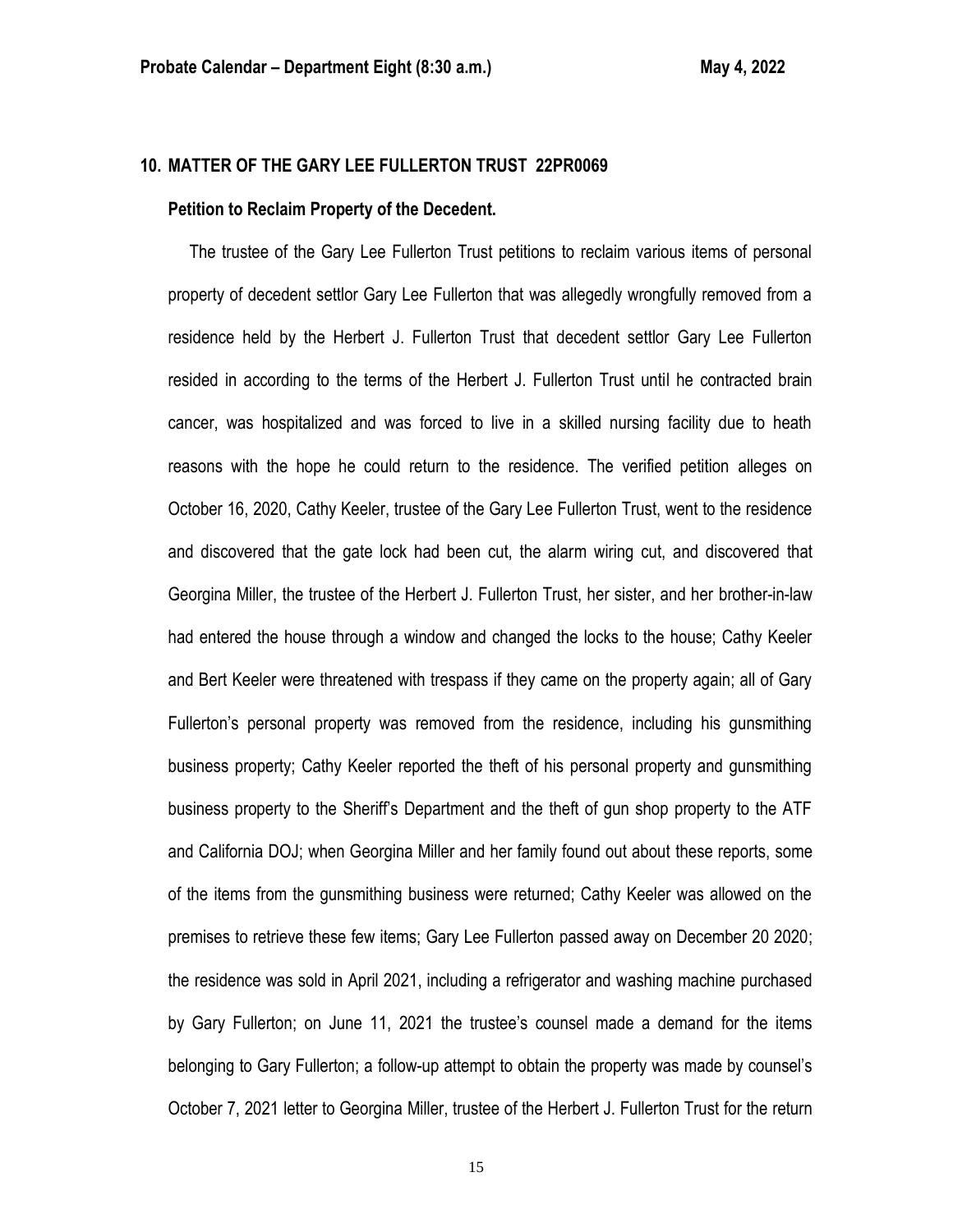of all personal property owned by Gary Lee Fullerton; there were no appreciable results from these efforts to obtain the property; petitioner filed a subsequent report with the Sheriff's Department and a claim for stolen property with Gary Fullerton's property insurance carrier; and the business personal property coverage is only \$2,500.

 Petitioner moves for an order pursuant to Probate Code, § 850 directing Georgina Miller to transfer to the Gary Lee Fullerton Trust any and all assets removed from the residence that belonged to Gary Lee Fullerton; finding that Georgina Miller as trustee of the Herbert J. Fullerton Trust is liable for twice the value of property wrongfully taken in bad faith pursuant to Probate Code, § 859; and ordering that petitioner be awarded attorney fees and costs pursuant to the provisions of Probate Code, § 859.

 "All proceedings concerning the transfer of property of the trust shall be conducted pursuant to the provisions of Part 19 (commencing with Section 850) of Division 2." (Probate Code, § 17200.1.)

 The trustee or any interested person may file a petition to determine ownership of real or personal property and to obtain an order directing the conveyance or transfer real or personal property in any of the following cases: "(A) Where the trustee is in possession of, or holds title to, real or personal property, and the property, or some interest, is claimed to belong to another. (B) Where the trustee has a claim to real or personal property, title to or possession of which is held by another. (C) Where the property of the trust is claimed to be subject to a creditor of the settlor of the trust." (Probate Code, § 850(a)(3).)

 Where the petition to determine ownership of property involves a Trust, notice of the hearing and a copy of the petition must be served at least 30 days prior to the hearing on the trustee and each person claiming an interest in, or having title to or possession of, the subject property in the same manner as service of a summons and complaint and by mail to all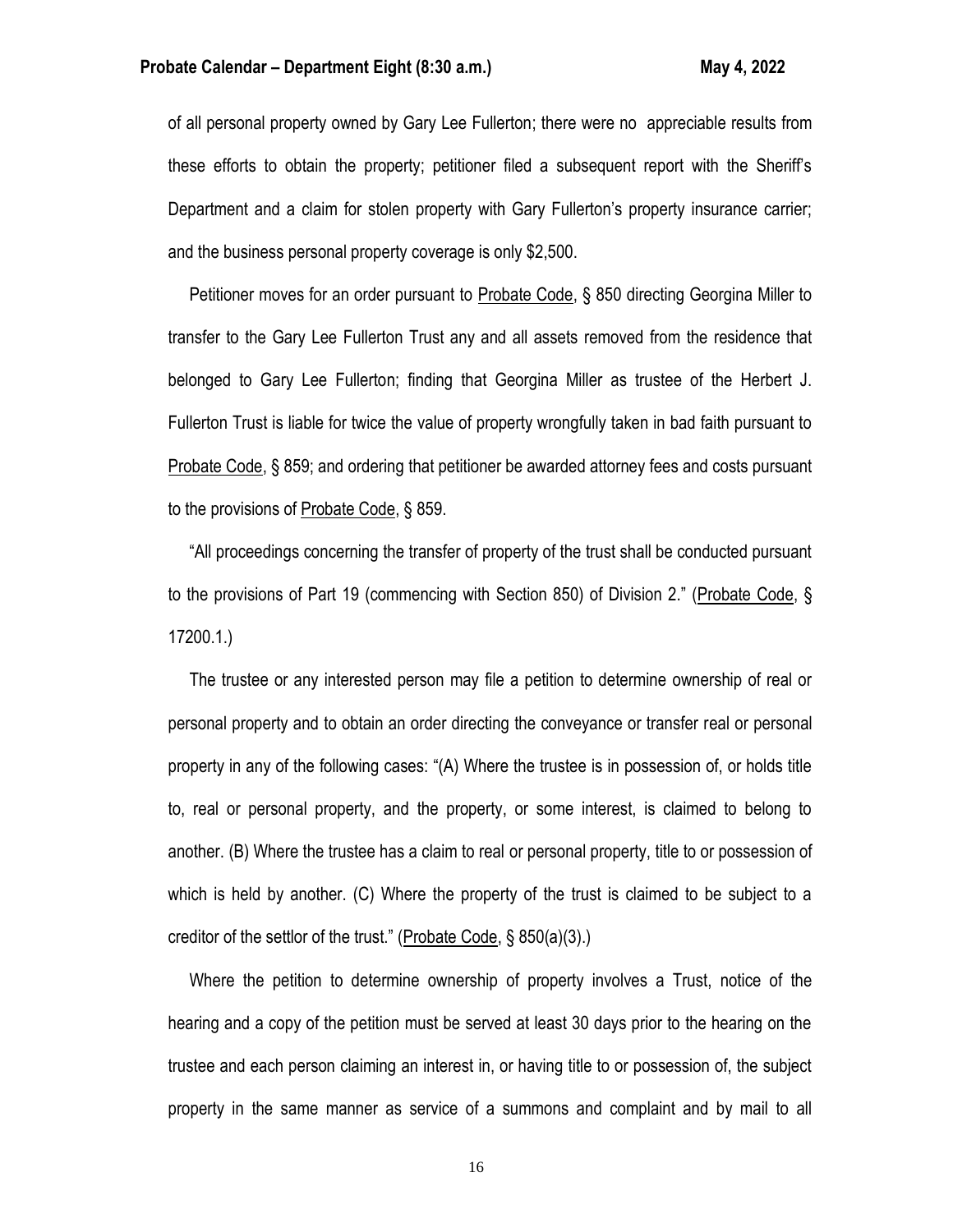beneficiaries and the Attorney General, if the petition relates to a charitable trust subject to the jurisdiction of the Attorney General. (Probate Code, §§ 851(a)(2), 851(b)(3) and 17203(a).)

 The proof of service filed on April 4, 2022 declares that Georgina Miller and numerous other persons were served notice of the hearing and a copy of the petition by ordinary mail on April 1, 2022.

 First, the court can not confirm that all interested persons were validly served notice of the hearing and a copy of the petition, because the petition does not list the names and addresses of each person entitled to notice of the petition.

 "A proceeding under this chapter is commenced by filing a petition stating facts showing that the petition is authorized under this chapter. The petition shall also state the grounds of the petition and the names and addresses of each person entitled to notice of the petition." (Emphasis added.) (Probate Code, § 17201.)

 Second, inasmuch as it appears that Georgina Miller as trustee of the Herbert J. Fullerton Trust claims the subject personal property that was present in the residence owned by the Herbert J. Fullerton Trust as property of that Trust, she must be served in the same manner as a summons and complaint and not merely by ordinary mail. Therefore, even if the petition and notice of hearing were served by mail to her proper address, which the court can not confirm, the service is defective and the court can not reach the merits of the petition.

 "Except as provided in Sections 853 and 854, if the court is satisfied that a conveyance, transfer, or other order should be made, the court shall make an order authorizing and directing the personal representative or other fiduciary, or the person having title to or possession of the property, to execute a conveyance or transfer to the person entitled thereto, or granting other appropriate relief." (Probate Code, § 856.)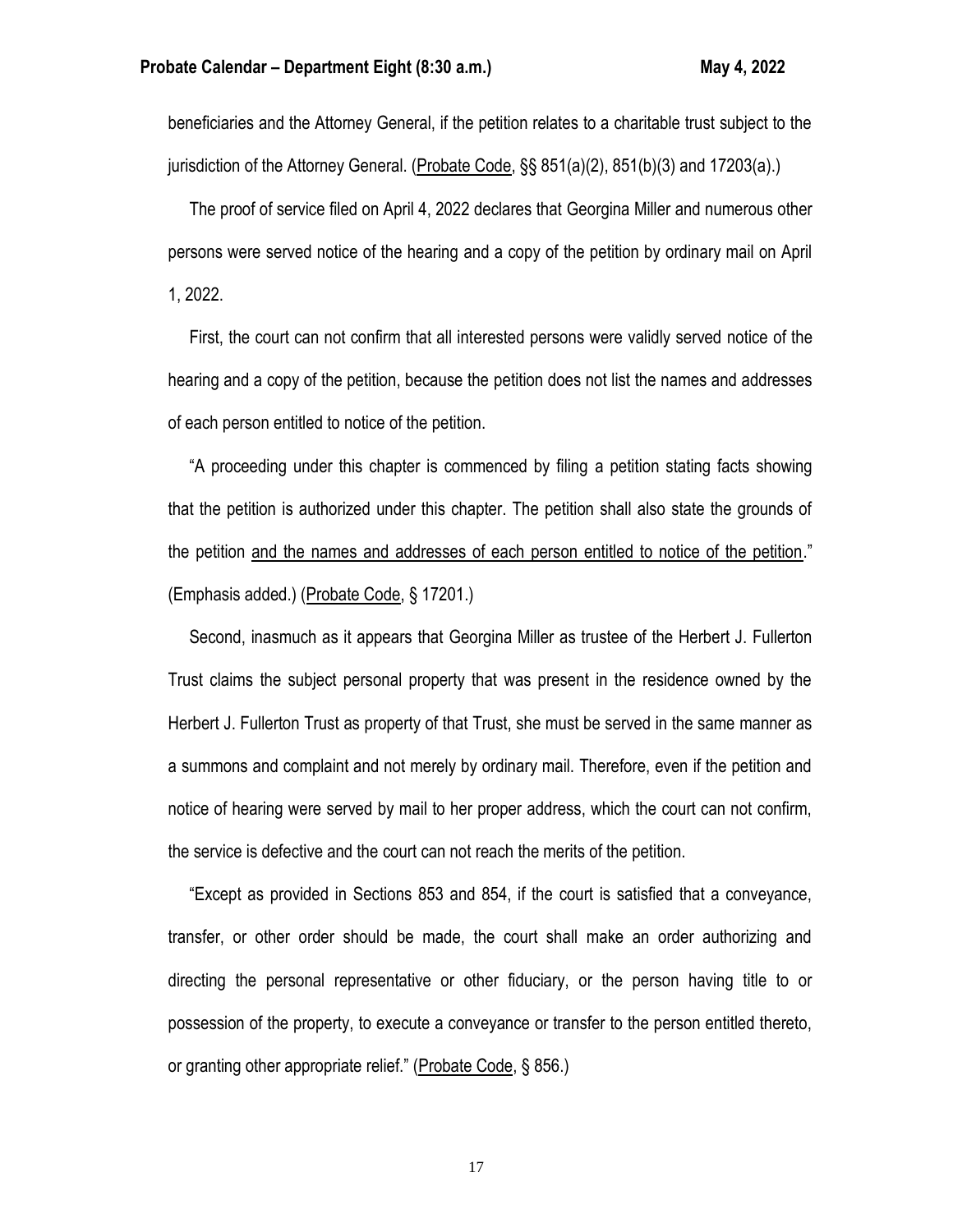"If a court finds that a person has in bad faith wrongfully taken, concealed, or disposed of property belonging to the estate of a decedent, conservatee, minor, or trust, the person shall be liable for twice the value of the property recovered by an action under this part. The remedy provided in this section shall be in addition to any other remedies available in law to a trustee, guardian or conservator, or personal representative or other successor in interest of a decedent." (Probate Code, § 859.)

 Inasmuch as there are service problems, the court can not reach the merits of the petition. Appearances are required to advise the court when these service issues will be resolved.

**TENTATIVE RULING # 10: APPEARANCES ARE REQUIRED AT 8:30 A.M. ON WEDNESDAY, MAY 4, 2022 IN DEPARTMENT EIGHT. IF A PARTY OR PARTIES WISH TO APPEAR TELEPHONICALLY THEY MUST APPEAR BY "VCOURT", WHICH MUST BE SCHEDULED AND PAID THROUGH THE COURT WEBSITE AT www.eldoradocourt.org/onlineservices/vcourt.html.**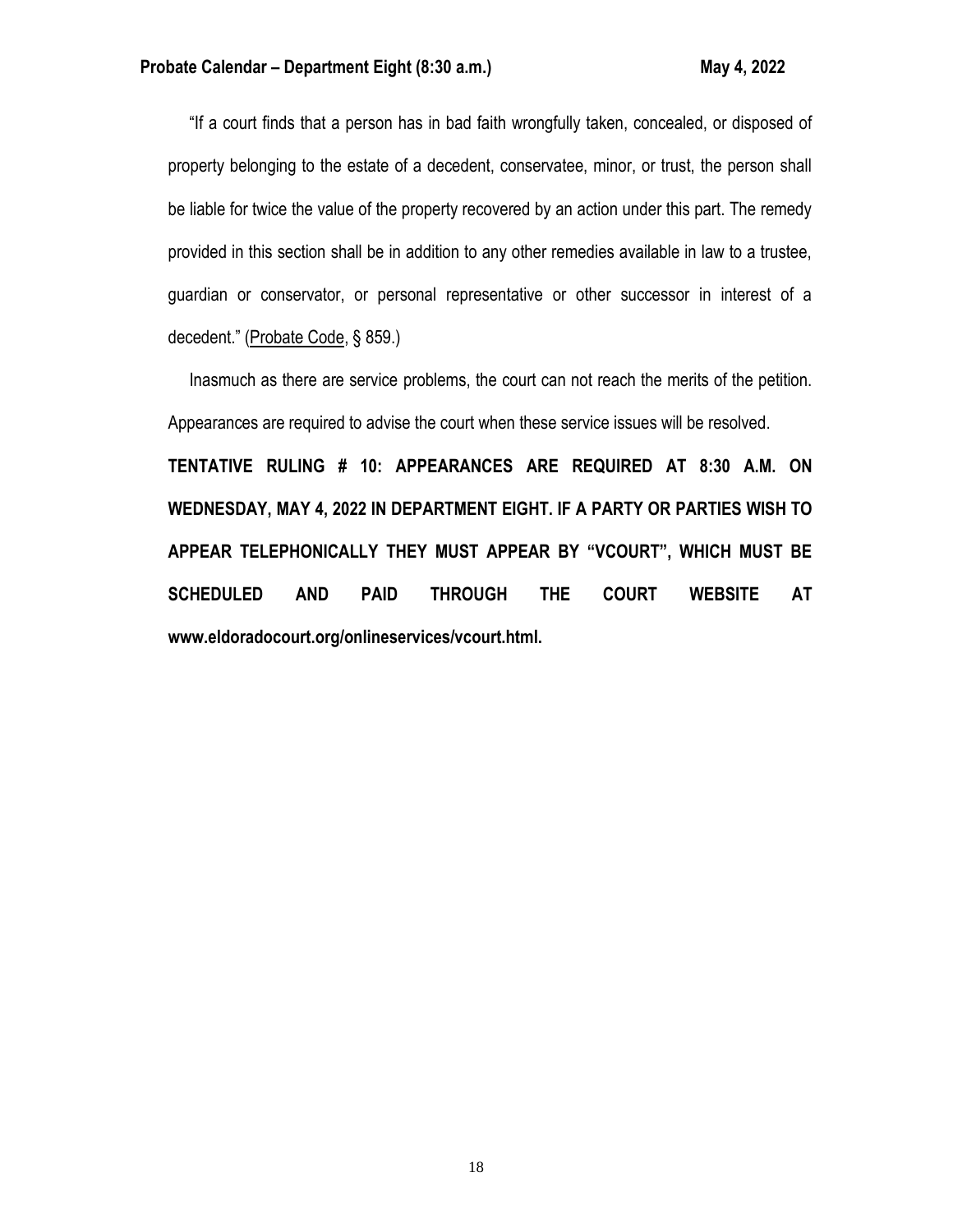# **11. ESTATE OF GENOUD PP-20190251**

### **Review Hearing Re: Status of Administration**

 Letters of Administration were issued on April 15, 2020. The Final Inventory and Appraisal was filed on September 29, 2020.

 At the hearing on July 14, 2021 the personal representative's counsel explained that purchases were made after decedent's death by a family member that they are attempting to sort out. The court continued the hearing to September 29, 2021.

 The hearing was continued to September 29, 2021, January 5, 2022, March 2, 2022, and May 4, 2022.

 The court has not received any further word concerning the status of working out the issue with the family member and there is no Final Account and Request for Order of Final Distribution in the court's file.

**TENTATIVE RULING # 11: APPEARANCES ARE REQUIRED AT 8:30 A.M. ON WEDNESDAY, MAY 4, 2022 IN DEPARTMENT EIGHT. IF A PARTY OR PARTIES WISH TO APPEAR TELEPHONICALLY THEY MUST APPEAR BY "VCOURT", WHICH MUST BE SCHEDULED AND PAID THROUGH THE COURT WEBSITE AT www.eldoradocourt.org/onlineservices/vcourt.html.**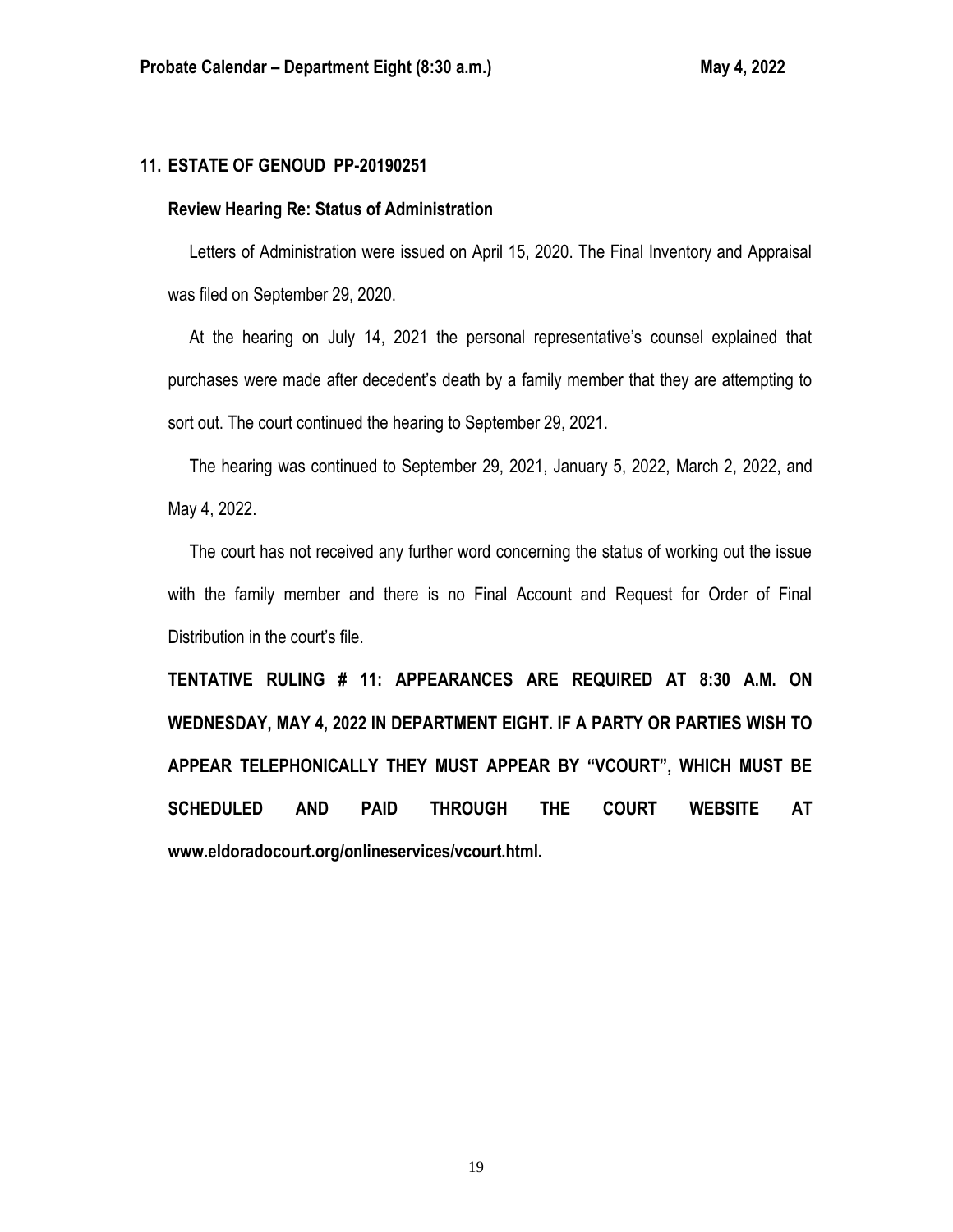**12. ESTATE OF DAY 22PR0068**

**Petition to Administer Estate.**

**TENTATIVE RULING # 12: THE PETITION IS GRANTED. BOND IS SET IN THE AMOUNT OF \$20,000 AS REQUESTED. THE COURT SETS A REVIEW HEARING RE: INVENTORY AND APPRAISAL AT 8:30 A.M. ON WEDNESDAY, SEPTEMBER 7, 2022 IN DEPARTMENT EIGHT. (PROBATE CODE, § 8800 (b).) THE COURT FURTHER SETS A REVIEW HEARING RE: STATUS OF ADMINISTRATION AT 8:30 A.M. ON WEDNESDAY, MAY 3, 2023 IN DEPARTMENT EIGHT. (PROBATE CODE, § 12200.)**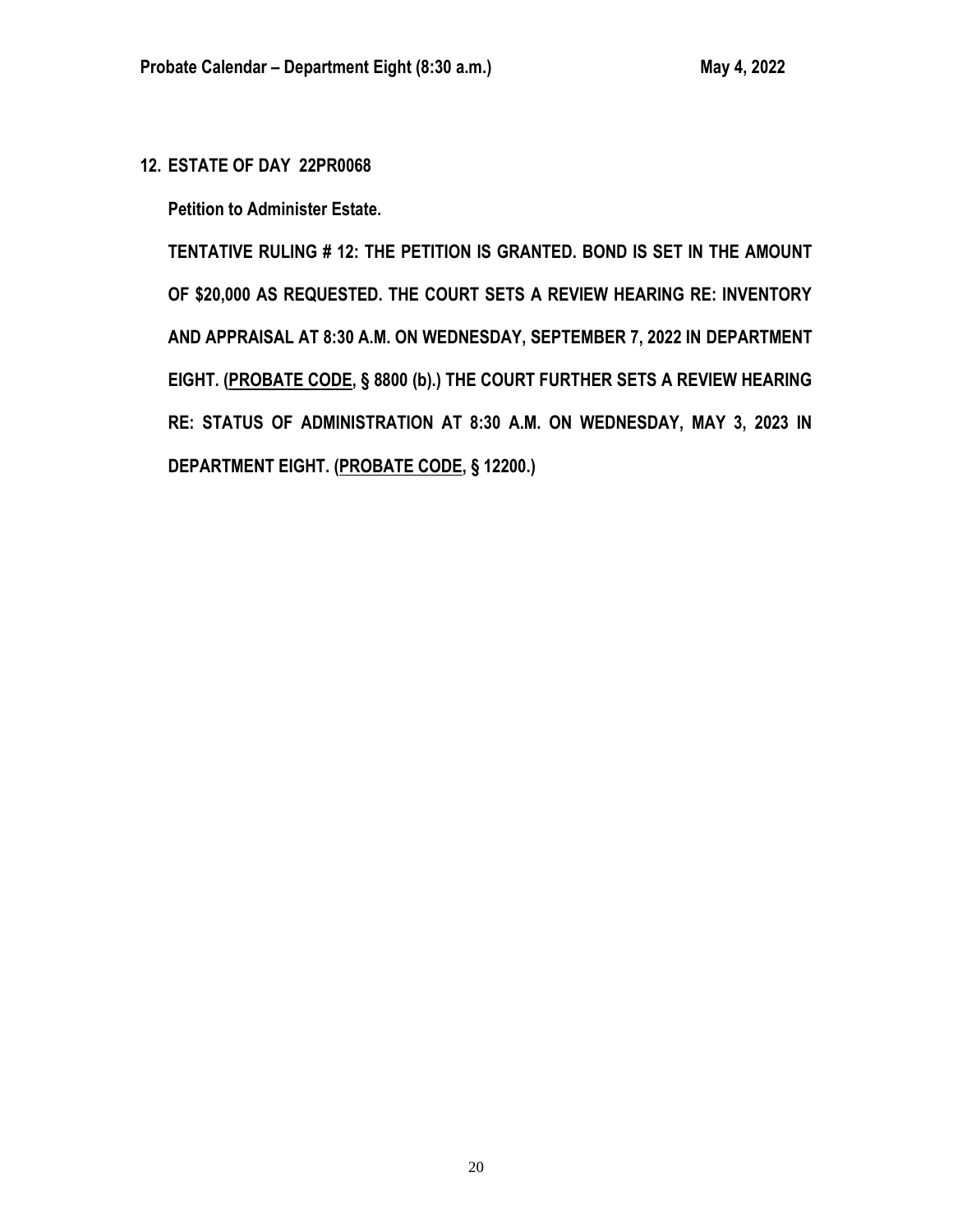## **13. ESTATE OF GRISHAM 22PR0061**

**(1) Petition to Administer Estate.**

# **(2) Petition to Admit Holographic Will to Probate.**

 The verified petition states: decedent died intestate leaving an estate with assets estimated to be worth about \$988,000; decedent's three siblings are the only intestate heirs; and one of the siblings, Sara McCarthy, petitions for the court to appoint a professional fiduciary, Deryk Walcott, as administrator of the estate with bond set in the amount of \$988,000.

 The court takes judicial notice that Deryk Walcott is licensed as a professional fiduciary by the California Professional Fiduciaries Licensing Bureau.

 Another intestate heir, Rebecca Bair objects to the petition to administer the estate as an intestate proceeding. Rebecca Bair contends that decedent died testate and has filed a crosspetition to admit to probate a purported holographic will of decedent that leaves everything to Rebecca Bair and disinherits decedent's other siblings; and appoint Deryk Walcott as admistrator with will annexed

 The petitioners have not filed a statement of duties and liabilities executed by Deryk Walcott. (Judicial Council Form DE-147.) Prior to issuing letters of administration, the personal representative, other than a trust company or public administrator, shall file an acknowledgement of receipt of a statement of duties and liabilities of the office of personal representative. The statement is a mandated Judicial Council form. (Probate Code, § 8404(a).)

 Petitioner Rebecca Bair has not filed proof of service of notice of the hearing and her petition by mail on the heirs, devisees and executors. "At least 15 days before the hearing of a petition for administration of a decedent's estate, the petitioner shall serve notice of the hearing by mail or personal delivery on all of the following persons: (a) Each heir of the decedent, so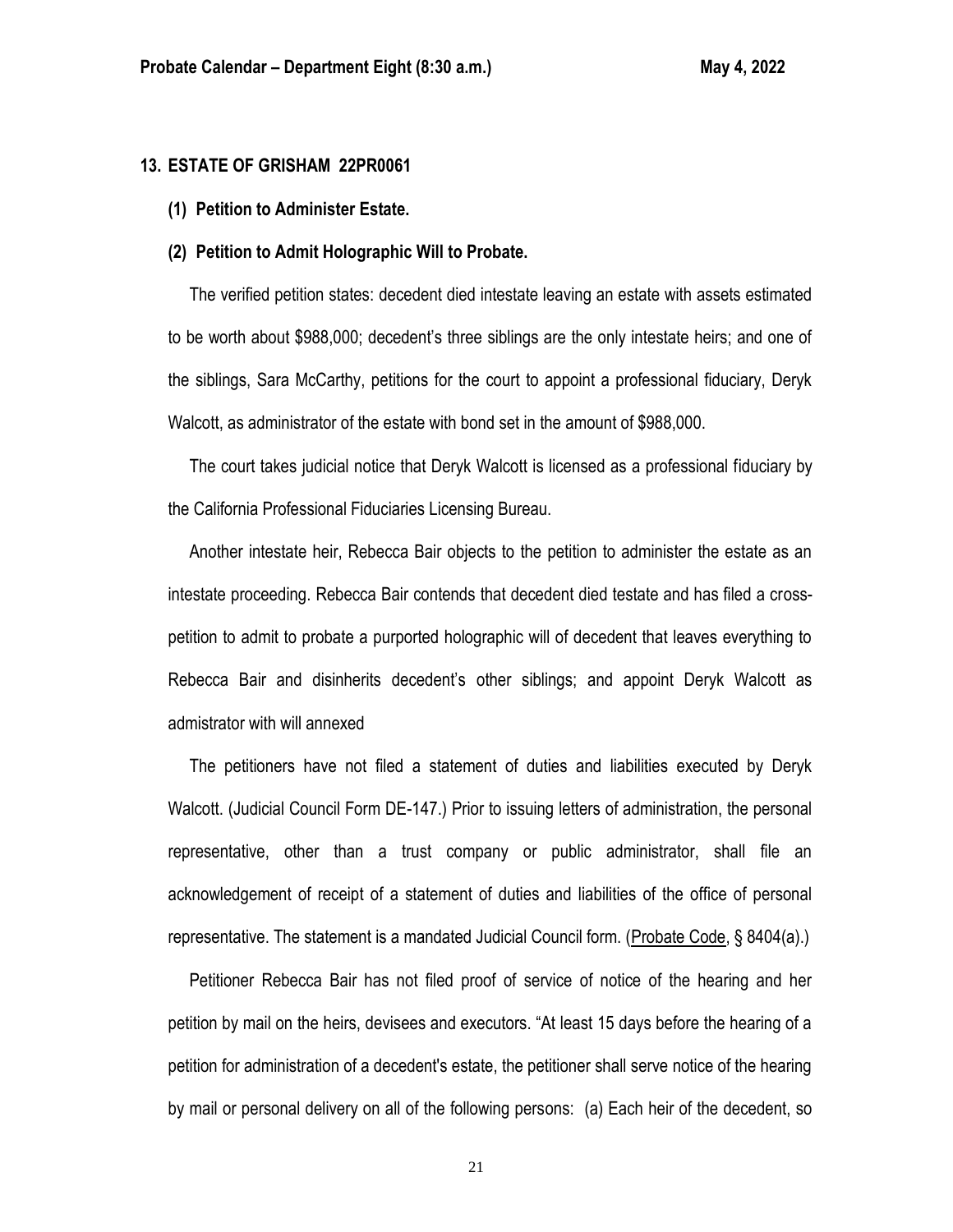far as known to or reasonably ascertainable by the petitioner. (b) Each devisee, executor, and alternative executor named in any will being offered for probate, regardless of whether the devise or appointment is purportedly revoked in a subsequent instrument." (Probate Code, § 8110.)

The court can not consider Rebecca Bair's petition until adequate proof of service is filed.

 There is no proof of publication of Rebecca Bair's petition in the court's file. (See Probate Code, §§ 8120 and 8121(a).) The court can not consider that petition absent proof of publication.

 The original purported holographic will has not been lodged with the court. This must be done.

Rebecca Bair has failed to file proof of the holographic will.

 "A holographic will may be proved in the same manner as other writings." (Probate Code, § 8222.) There is no proof of holographic will declaration in the court's file, which authenticates the handwriting and signature on the holographic will as being decedent's. (Judicial Council Form DE-135.)

 The court can not admit a holographic will that has not been adequately proven as genuine. **TENTATIVE RULING # 13: APPEARANCES ARE REQUIRED AT 8:30 A.M. ON WEDNESDAY, MAY 4, 2022 IN DEPARTMENT EIGHT. IF A PARTY OR PARTIES WISH TO APPEAR TELEPHONICALLY THEY MUST APPEAR BY "VCOURT", WHICH MUST BE SCHEDULED AND PAID THROUGH THE COURT WEBSITE AT www.eldoradocourt.org/onlineservices/vcourt.html.**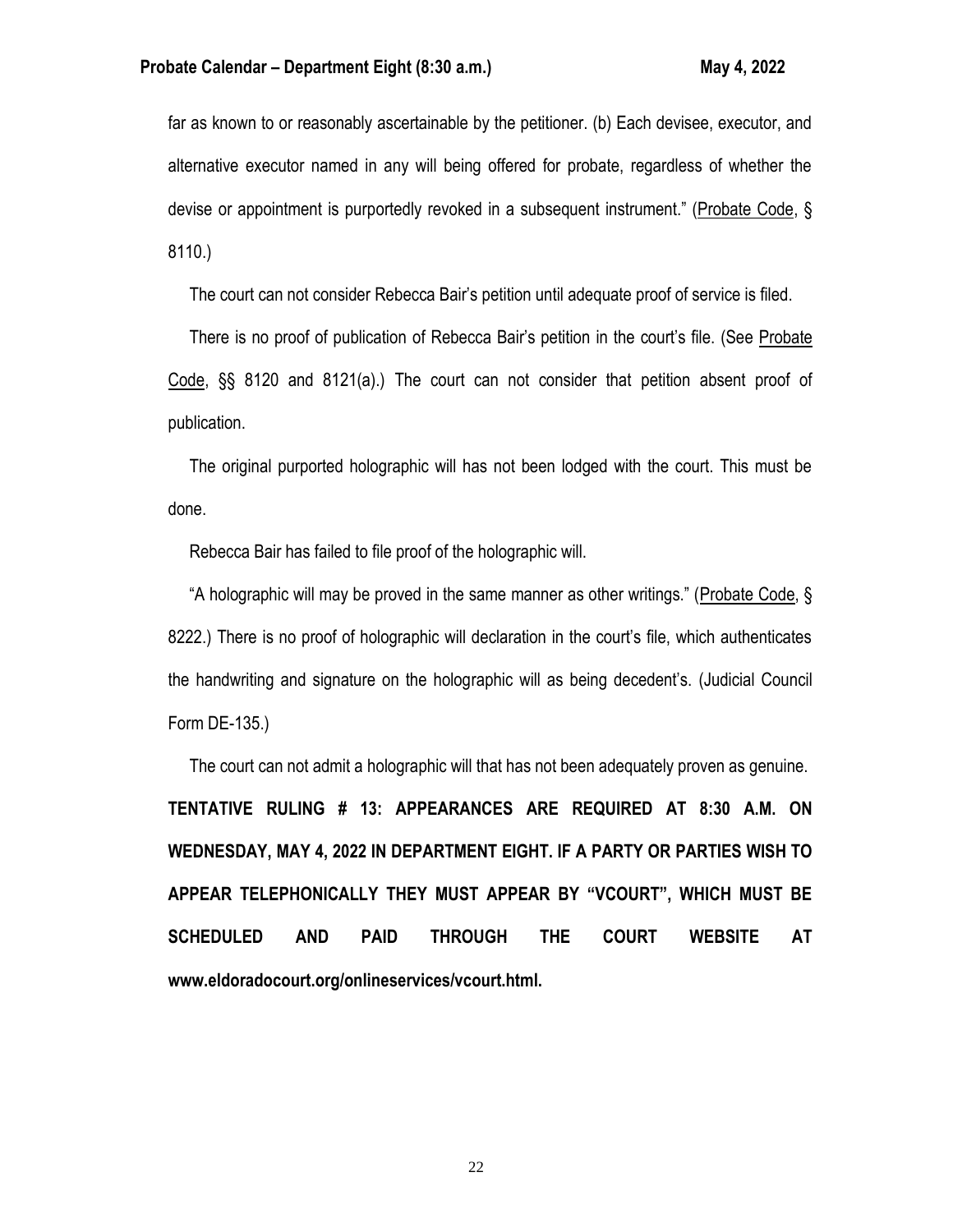### **14. ESTATE OF BEAUPRE 22PR0066**

### **Petition to Admit Lost Will to Probate.**

 The verified petition states that petitioner has been unable to locate the decedent's written will. (Petition, Attachment 3f(3).) Declarations have been submitted to prove the terms of the written will and to prove up that it was a lost will that was not revoked.

 Each of the four intestate heirs have executed the Judicial Council form waivers of the bond requirement (Judicial Council Form DE-142/DE-111(A-3d).) and those waiver forms are attached to the petition.

 Petitioner has not filed proof of service of notice of the hearing and the petition by mail on the heirs listed in the petition. "At least 15 days before the hearing of a petition for administration of a decedent's estate, the petitioner shall serve notice of the hearing by mail or personal delivery on all of the following persons: (a) Each heir of the decedent, so far as known to or reasonably ascertainable by the petitioner. (b) Each devisee, executor, and alternative executor named in any will being offered for probate, regardless of whether the devise or appointment is purportedly revoked in a subsequent instrument." (Probate Code, § 8110.)

The court can not consider the petition until adequate proof of service is filed.

 "If the testator's will was last in the testator's possession, the testator was competent until death, and neither the will nor a duplicate original of the will can be found after the testator's death, it is presumed that the testator destroyed the will with intent to revoke it. This presumption is a presumption affecting the burden of producing evidence." (Probate Code, § 6124.) "The petition for probate of a lost or destroyed will shall include a written statement of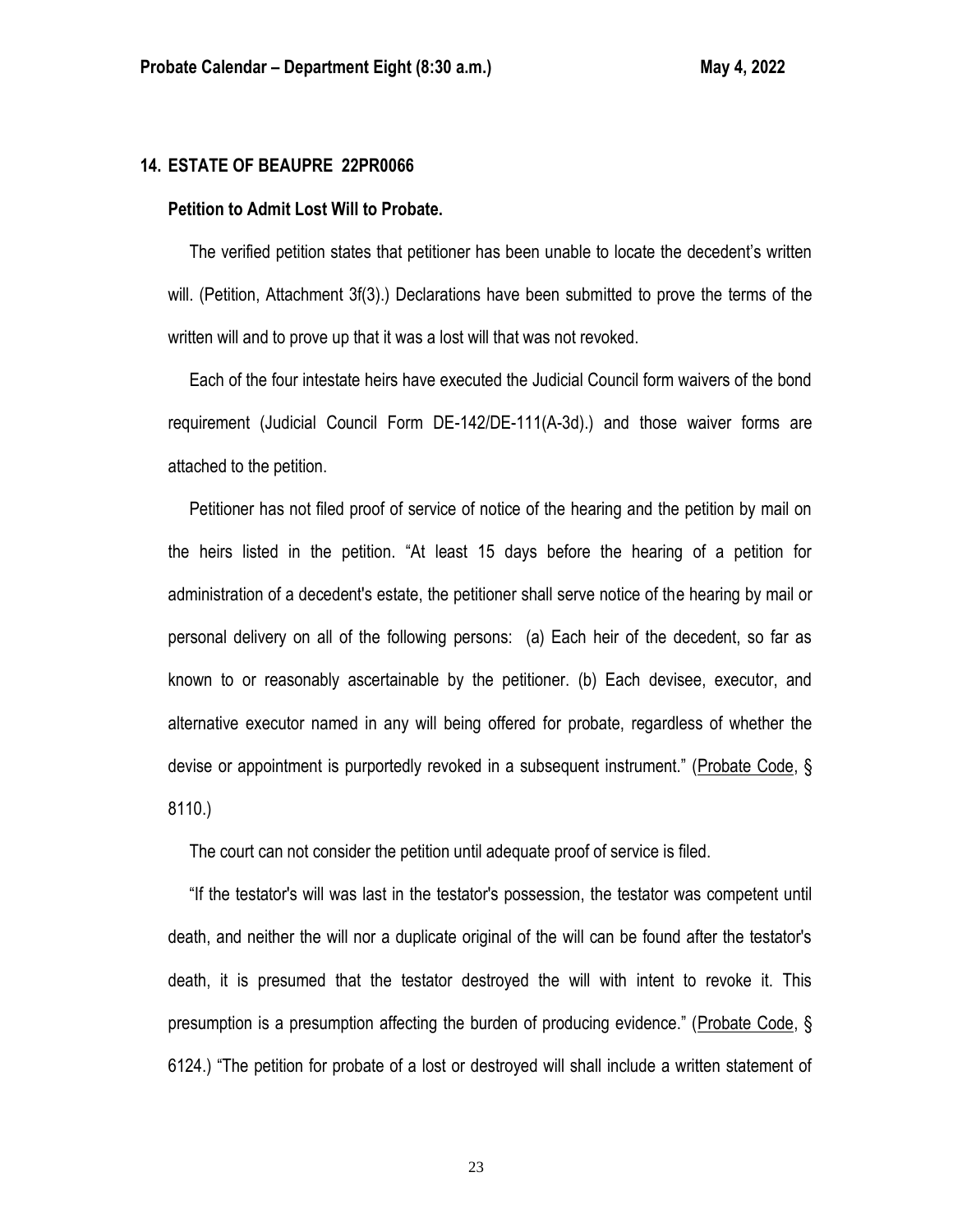the testamentary words or their substance. If the will is proved, the provisions of the will shall be set forth in the order admitting the will to probate." (Probate Code, § 8223.)

 In discussing the burden of proof related to proving a lost will the Third District has stated: "The burden of proving that the will which respondent seeks to probate was either in existence at the time the testator died, or had been destroyed fraudulently or by public calamity without his knowledge during his lifetime, was upon respondents as proponents of the will. *In re Estate of LeSure*, 21 Cal.App.2d 73, 68 P.2d 313. There is no suggestion of fraud in the case, nor proof of a public calamity. The only question is whether or not there is sufficient evidence in the record to justify a finding that the will was lost, and that it was in existence at the time of death. This may sound contradictory, but it is obvious the words "in existence" import "unrevoked"." (In re Flood's Estate (1941) 47 Cal.App.2d 809, 810-811.)

 The Third District has also held with regards to proof of a lost will: "The existence of a will at the testator's death is to be proved as any other question to which the general rules of evidence apply. It may be proved by circumstantial evidence and the inferences which may reasonably be drawn therefrom. *In re Estate of Moramarco*, 86 Cal.App.2d 326, 194 P.2d 740*; In re Estate of Ronayne*, 103 Cal.App.2d 852, 230 P.2d 423. As pointed out in the statement of facts, both before and after the execution of the will of June 20, 1952, Mrs. Sitton referred to respondent as the object of her bounty, and on many occasions after she returned from the east in July, 1952, and even as late as September 10, 1952, just four days prior to her untimely death, she stated that respondent was to have everything. These facts, coupled with the evidence as to the state of disorder in which decedent's home was found on September 14, 1952, including the breaking open of the decedent's desk where her private papers were kept, and the fact that, after what thus appeared to be a search for some document, the tin box in which she kept papers and things of value was missing, and, finally, the proof supplied by the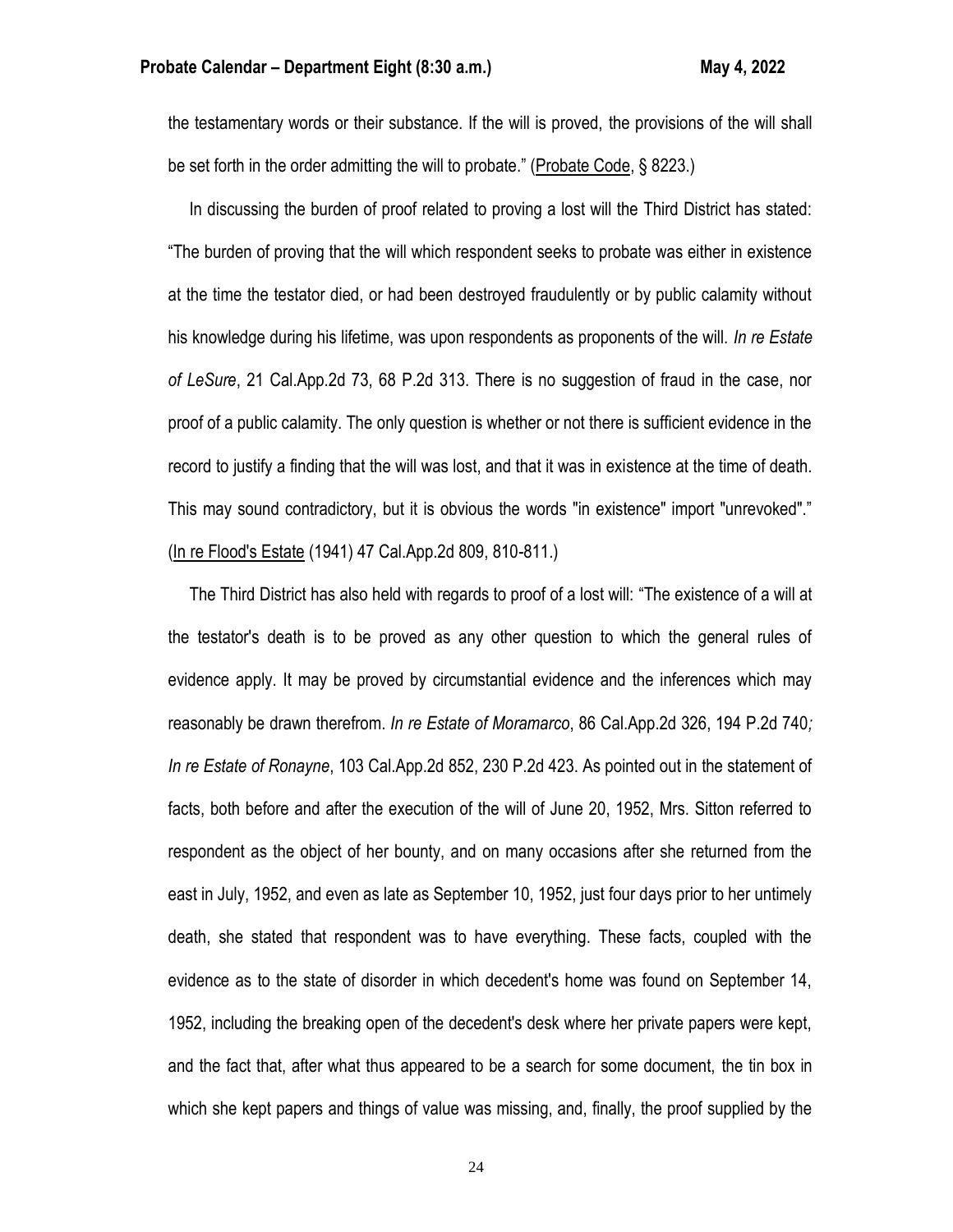### **Probate Calendar – Department Eight (8:30 a.m.) May 4, 2022**

contestant Elgan W. Sitton, in his testimony that, on the afternoon of the day of Ethel's death, someone phoned his daughter that a letter written by Ethel had been found, and that the letter stated that she was going on a trip back east, and that if anything happened to her, everything she had was to go to Lila, all combined to furnish satisfactory evidence that the will was in existence at the time of the death of testatrix." (In re Sitton's Estate (1957) 149 Cal.App.2d 1, 5.)

 The appellate court in In re Hoffman's Estate (1955) 137 Cal.App.2d 555 discussed the circumstances in that case that established the will was lost, rather than destroyed with the intent to revoke. The appellate court stated: "Viewing the evidence as an entirety, and in the light most favorable to the trial court's findings, it is true, as states in respondents' brief, that 'testator at all times referred to his will as being in existence and at no time made any indication of a desire to revoke or destroy it. In his last codicil, which was executed by him in June, 1953, he declared over his signature that he expressly reaffirmed and republished the provisions of his previous will and codicil. \* \* \* So also in October, 1953, shortly before his death, he again referred to his will and requested his attorney to see that his wishes should be carried out in that regard. There is nowhere in the record any evidence to the contrary'. ¶ It is not known what happened to the original, executed drafts of the will and first codicil, but the record affords substantial evidence in support of the trial court's finding 'that said will and first codicil were in existence at the time of decedent's death and have either not been found or have been lost or destroyed by some person other than decedent'. To require more than this would be to demand the impossible. There is no question as to the authenticity of the carbon copies of these instruments, nor that, with the executed second codicil, these documents represent the testator's testamentary wishes." (In re Hoffman's Estate (1955) 137 Cal.App.2d 555, 560–561.)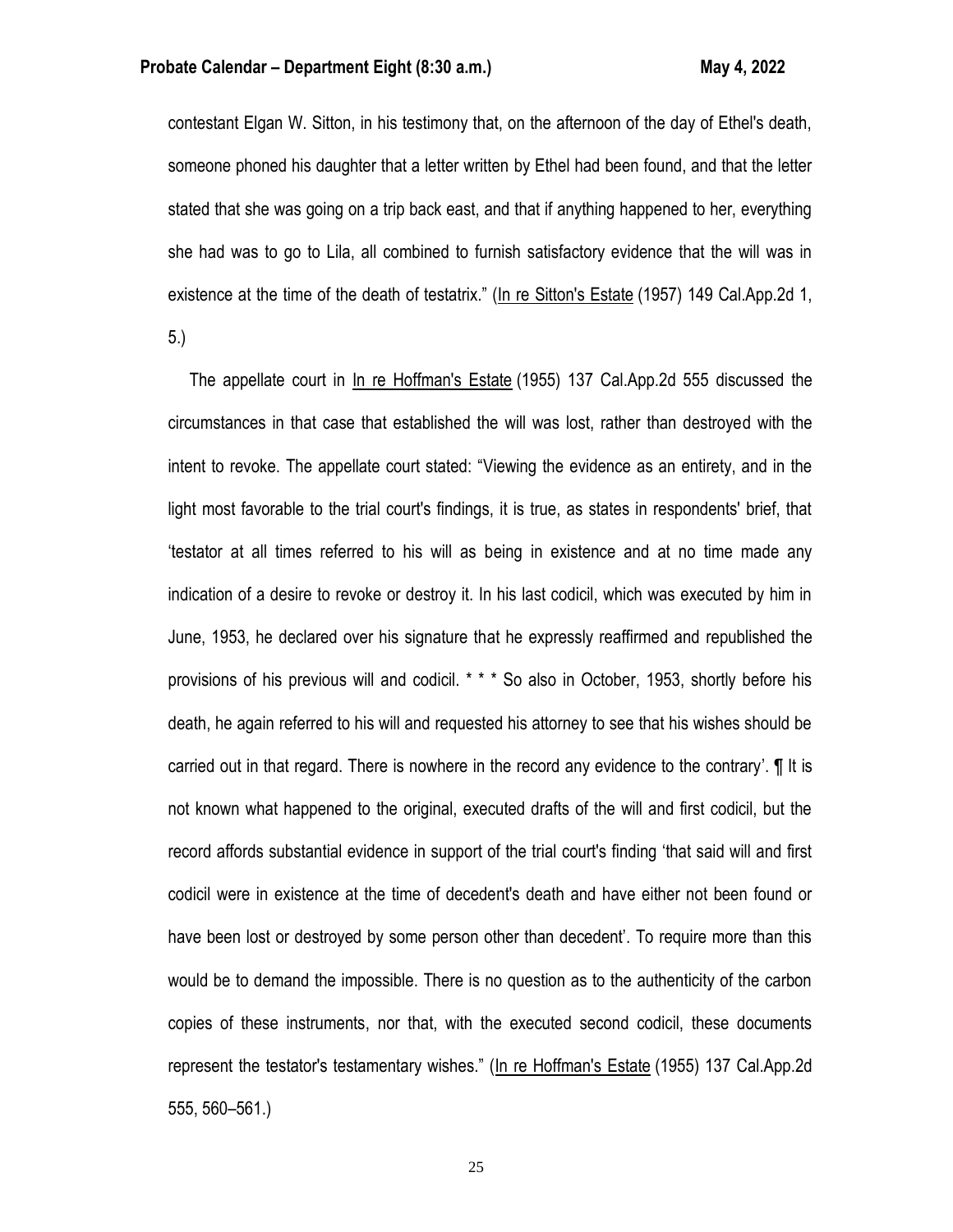Petitioner has attached three declarations to the petition supporting his claim that decedent had prepared a written will that named him as executor of the will and left decedent's entire estate to petitioner as he had always held petitioner out as his grandson. One of those declarants was intestate heir Robert Beaupre, one of decedent's four surviving brothers. All three declarations state under oath that each of them had close relationships with decedent; one was his brother; decedent told each of them shortly before his death that he had a written will that named the person he held out as his grandson, Corey Brown, to act as his executor; the terms of the will provided that decedent's assets would be distributed to the person he held out as his grandson, Cory Brown; and decedent never informed them that he revoked or destroyed his will. One declarant stated the declarant was a former step-son of decedent who had not been adopted by him; the declarant's mother had divorced decedent prior to decedent's death; declarant remained close to decedent; and was a biological parent of Cory Brown.

 Absent objection or opposition, it appears that petitioner has proved up the lost will and its terms. However, the court can not rule on the merits of the petition until all interested persons are provided adequate notice of this proceeding, served a copy of the petition, and have a reasonable opportunity to be heard on the matter and to oppose the petition after such notice. **TENTATIVE RULING # 14: APPEARANCES ARE REQUIRED AT 8:30 A.M. ON WEDNESDAY, MAY 4, 2022 IN DEPARTMENT EIGHT. IF A PARTY OR PARTIES WISH TO APPEAR TELEPHONICALLY THEY MUST APPEAR BY "VCOURT", WHICH MUST BE SCHEDULED AND PAID THROUGH THE COURT WEBSITE AT www.eldoradocourt.org/onlineservices/vcourt.html.**